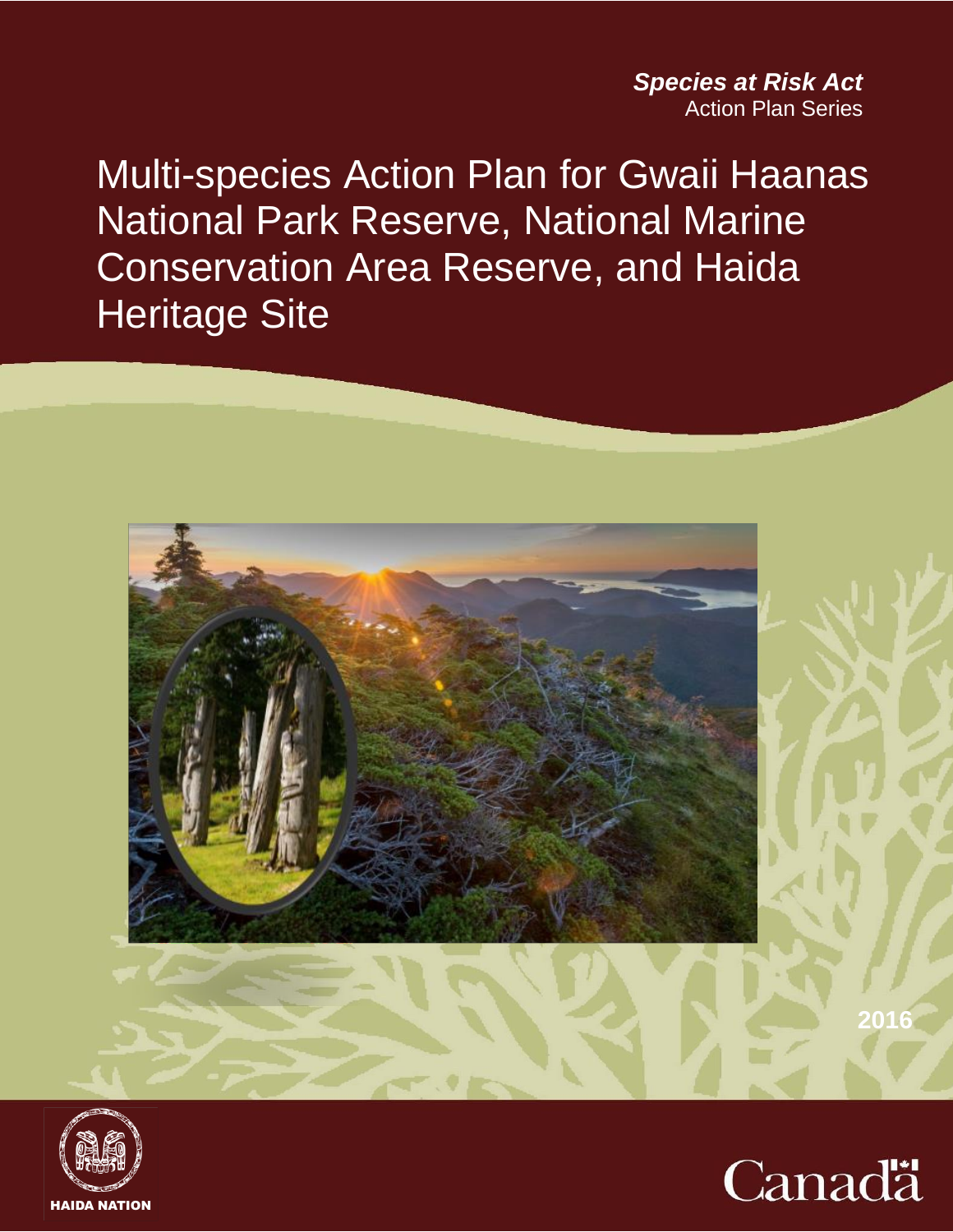#### **Recommended citation:**

Parks Canada Agency. 2016. Multi-species Action Plan for Gwaii Haanas National Park Reserve, National Marine Conservation Area Reserve, and Haida Heritage Site. *Species at Risk Act* Action Plan Series. Parks Canada Agency, Ottawa. vi+ 25 pp.

For copies of the action plan, or for additional information on species at risk, including COSEWIC Status Reports, residence descriptions, recovery strategies, and other related recovery documents, please visit the **[Species at Risk Public Registry](http://www.sararegistry.gc.ca/default.asp?lang=En&n=24F7211B-1)**<sup>1</sup>.

**Cover illustration**: Photos by Neil Ever Osborne and Stef Olcen (inset)

Également disponible en français sous le titre :

Plan d'action visant des espèces multiples dans la [réserve de parc national, réserve](http://www.pc.gc.ca/fra/pn-np/bc/gwaiihaanas/index.aspx)  [d'aire marine nationale de conservation, et site du patrimoine Haïda](http://www.pc.gc.ca/fra/pn-np/bc/gwaiihaanas/index.aspx) Gwaii Haanas.

© Her Majesty the Queen in Right of Canada, represented by the Minister of the Environment and Climate Change, 2016. All rights reserved. ISBN: 978-0-660-05601-2 Catalogue no.: CW69-21/21-2016E-PDF

*Content (excluding the illustrations) may be used without permission, with appropriate credit to the source.* 

 $\overline{a}$ 

<sup>1</sup> http://www.registrelep.gc.ca/default.asp?lang=En&n=24F7211B-1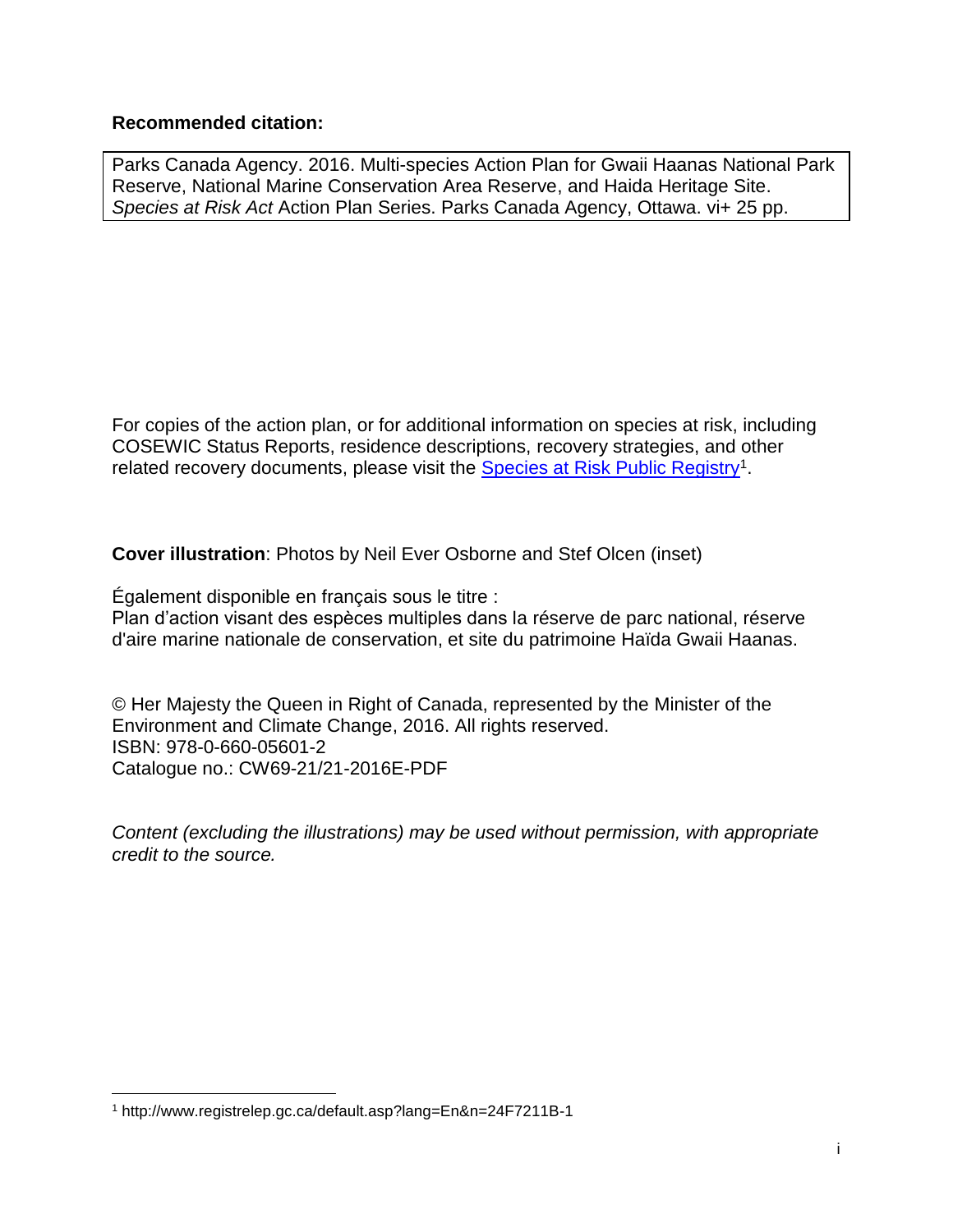### <span id="page-2-0"></span>**Recommendation and Approval Statement**

The Parks Canada Agency and the Council of the Haida Nation led the development of this federal action plan, working together with the other competent minister(s) under the Species at Risk Act. The Vice-President Operations and the Vice-President of the Haida Nation, upon recommendation of the relevant Field Unit Superintendent and co-chair of the Archipelago Management Board (AMB), hereby approve this document indicating that the relevant Species at Risk Act requirements related to action plan development have been fulfilled in accordance with the Act.

Recommended by: Ernie Gladstone Field Unit Superintendent, Gwaii Haanas Field Unit, Parks Canada Agency Recommended by: Cindy Boyk AMB Go-Chair representing the Council of the Haida Nation Approved by: Carol Sheedy Vice-President Operations, Parks Canada Agency

Approved by:

**Trever** Russ Vige-President of the Haida Nation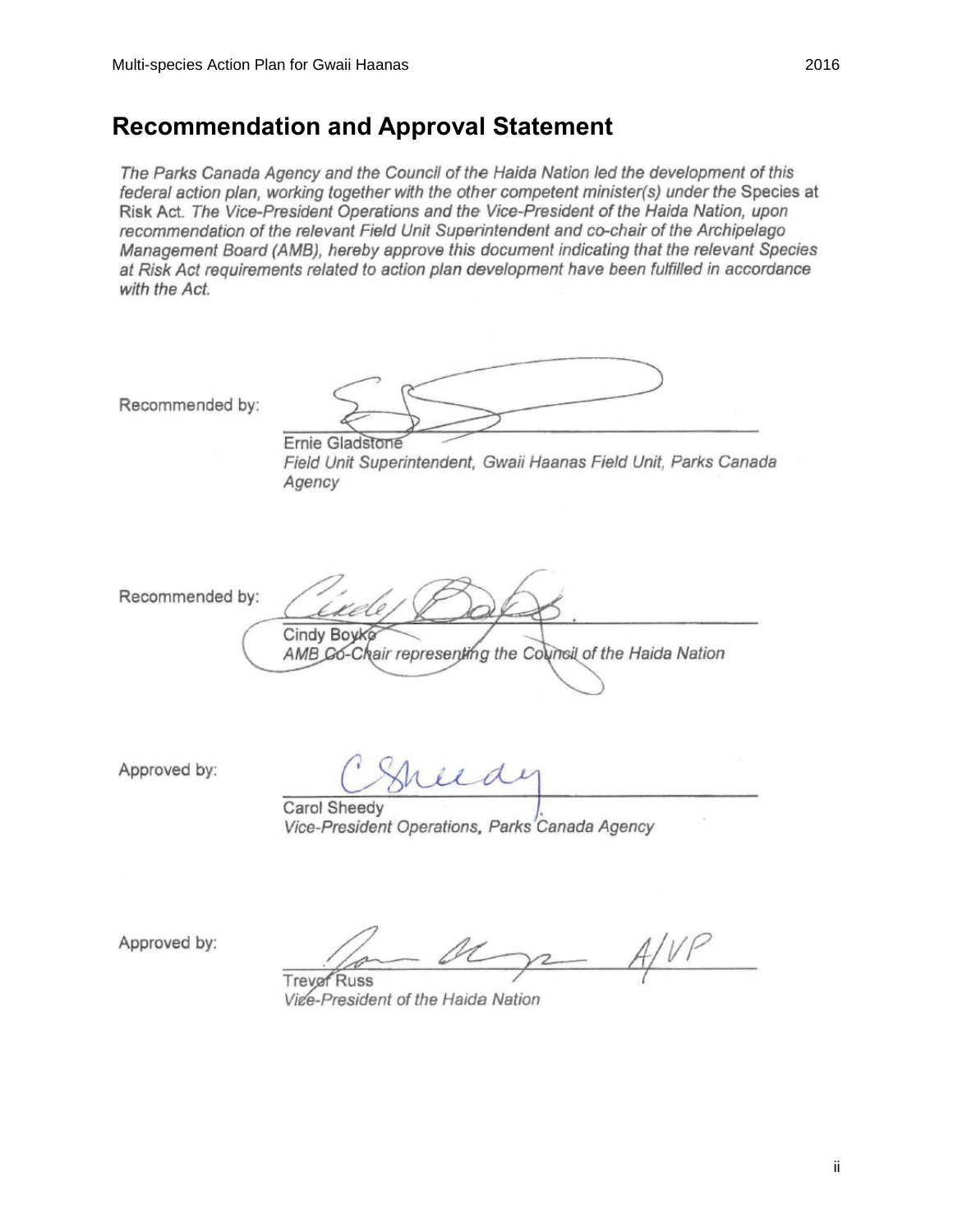### <span id="page-3-0"></span>**Preface**

The federal, provincial, and territorial government signatories under the [Accord for the](http://www.ec.gc.ca/media_archive/press/2001/010919_b_e.htm)  [Protection of Species at Risk \(1996\)](http://www.ec.gc.ca/media_archive/press/2001/010919_b_e.htm)<sup>2</sup> agreed to establish complementary legislation and programs that provide for effective protection of species at risk throughout Canada. Under the *Species at Risk Act* (S.C. 2002, c.29) (SARA), the federal competent ministers are responsible for the preparation of action plans for species listed as Extirpated, Endangered, or Threatened for which recovery has been deemed feasible. They are also required to report on progress five years after the publication of the final document on the Species At Risk Public Registry.

Under SARA, one or more action plan(s) provide the detailed recovery planning that supports the strategic directions set out in the recovery strategy, or in the case of a multi-species action plan, the recovery strategies, for the species. The action plan outlines what needs to be done to achieve the population and distribution objectives (previously referred to as recovery goals and objectives) identified in the recovery strategies, including the measures to be taken to address the threats and monitor the recovery of the species, as well as the proposed measures to protect critical habitat that has been identified for the species. The action plan also includes an evaluation of the socio-economic costs of the action plan and the benefits to be derived from its implementation. The action plan is considered one in a series of documents that are linked and should be taken into consideration together with the COSEWIC status reports, management plans, recovery strategies and other action plans produced for these species. This action plan will be updated to more comprehensively include measures to conserve and recover the marine species at risk once the first integrated Land, Sea, People management plan for Gwaii Haanas National Park Reserve, National Marine Conservation Area Reserve & Haida Heritage Site (hereafter called Gwaii Haanas) is complete.

The Minister responsible for the Parks Canada Agency (the Minister of the Environment and Climate Change) and the Minister of Fisheries and Oceans are the competent ministers under SARA for the species found in Gwaii Haanas and have prepared this action plan to implement the recovery strategies on/in Gwaii Haanas lands/waters, as per section 47 of SARA. The action plan has been prepared with the Haida Nation and in cooperation with the province of British Columbia and Environment and Climate Change Canada as per section 48(1) of SARA.

Implementation of this action plan is subject to appropriations, priorities, and budgetary constraints of the participating jurisdictions and organizations.

 $\overline{a}$ 

<sup>2</sup> www.ec.gc.ca/media\_archive/press/2001/010919\_b\_e.htm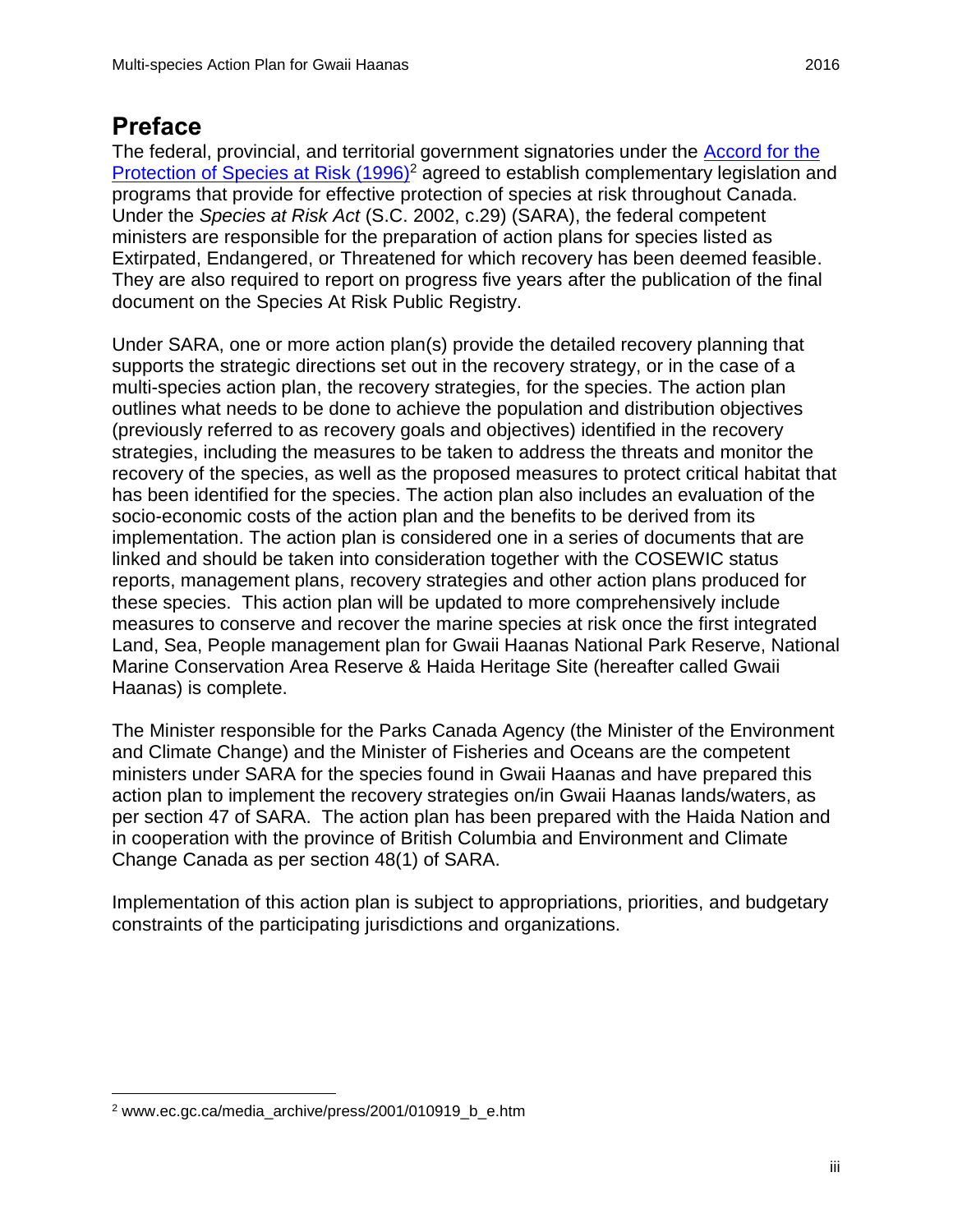### <span id="page-4-0"></span>**Acknowledgments**

Thanks are extended to employees and representatives of the Council of the Haida Nation for their input and perspectives during the action plan workshop held in May 2015 and thanks to them and to the Skidegate Haida Immersion Program for additional support during the preparation of the action plan. Thanks also to the Department of Fisheries and Oceans, the BC Ministry of Environment, the BC Ministry of Forests, Lands and Natural Resource Operations, and BC Parks and Environment and Climate Change Canada for reviewing a draft of this action plan. Finally, Parks Canada would like to thank the BC Conservation Data Centre, Natureserve Canada and the agencies cited above for providing data and information used in assessing the status of species in Gwaii Haanas.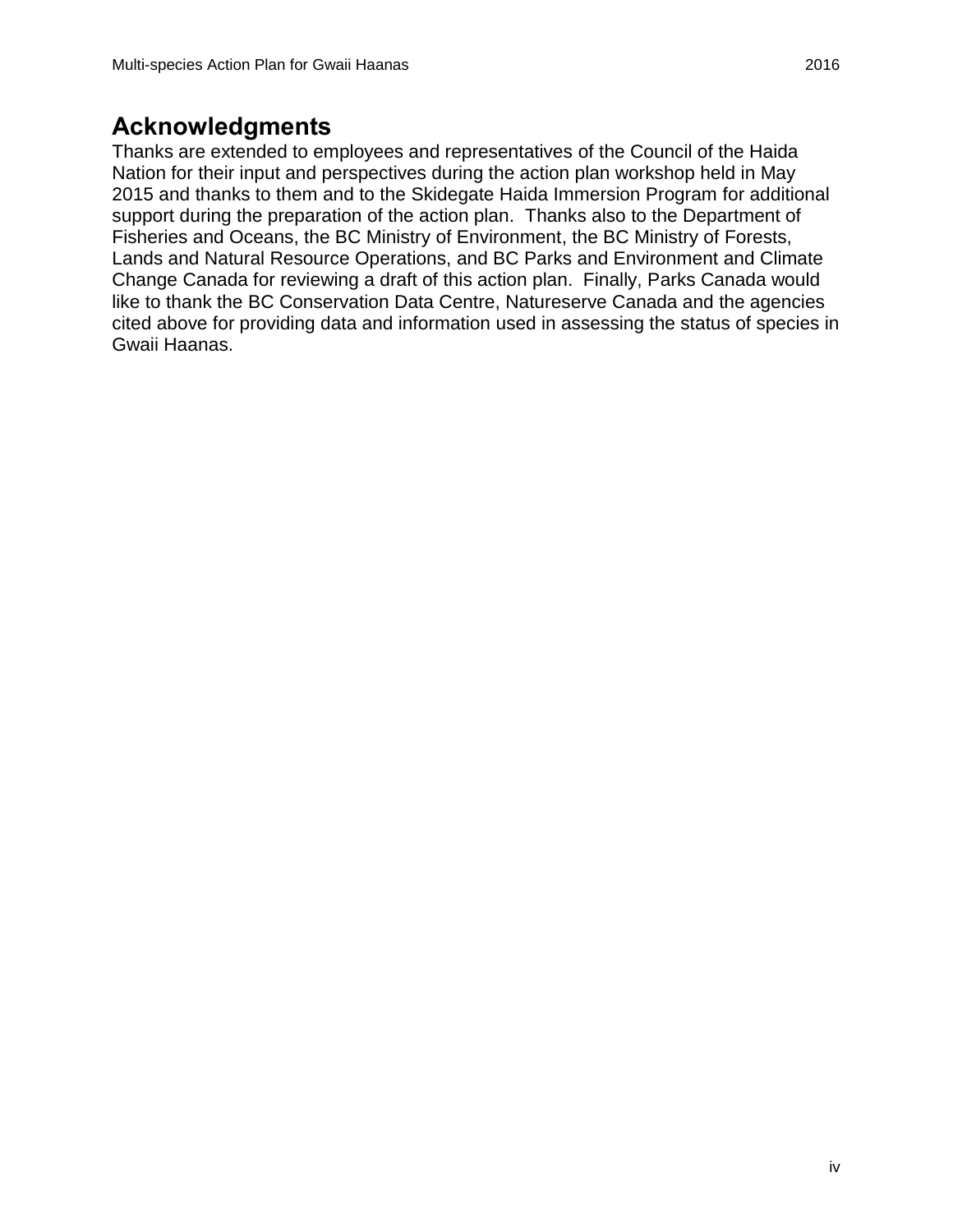### <span id="page-5-0"></span>**Executive Summary**

The *Multi-species Action Plan for Gwaii Haanas National Park Reserve, National Marine Conservation Area Reserve, and Haida Heritage Site* meets the requirements for an action plan set out in the *Species at Risk Act* (SARA (s.47)) for species requiring an action plan that occur inside the boundary of the site. This action plan will be updated to more comprehensively include measures to conserve and recover the marine species at risk once the first integrated Land, Sea, People management plan for Gwaii Haanas National Park Reserve, National Marine Conservation Area Reserve & Haida Heritage Site (hereafter called Gwaii Haanas) is complete. Measures described in this plan will also provide benefits for other species of conservation concern that regularly occur in Gwaii Haanas.

The Minister responsible for the Parks Canada Agency (the Minister of the Environment and Climate Change) and the Minister of Fisheries and Oceans are the competent ministers under SARA for the species found in Gwaii Haanas and have prepared this action plan to implement the recovery strategies on/in Gwaii Haanas lands/waters, as per section 47 of SARA. The action plan has been prepared with the Haida Nation and in cooperation with the province of British Columbia and Environment and Climate Change Canada as per section 48(1) of SARA.

Where it has been determined that Gwaii Haanas can conduct management activities to help recover and/or manage a species, site-specific objectives are identified in this plan and represent the site's contribution to objectives presented in federal recovery strategies and management plans. Species at risk, their residences, and their habitat are protected by existing national park reserve and national marine conservation area reserve regulations and management regimes as well as by SARA. Additional measures that will contribute to the survival and recovery of the species in Gwaii Haanas are described in this plan. These measures were identified based on threats and measures outlined in federal and provincial status assessments and recovery documents, as well as knowledge of the status and needs of each species in Gwaii Haanas. Population monitoring actions are also identified for the species for which management actions at the sites can contribute to recovery.

No new critical habitat is identified in this action plan. Measures used for protection of existing critical habitat are described.

Measures proposed in this action plan will have limited socio-economic impact and place no restrictions on land use outside of Gwaii Haanas. Direct costs of implementing this action plan will be borne by Parks Canada. Indirect costs are expected to be minimal, while benefits will include positive impacts on site ecological integrity, greater awareness and appreciation of the value of biodiversity, and opportunities for engagement of local communities and visitors to Gwaii Haanas.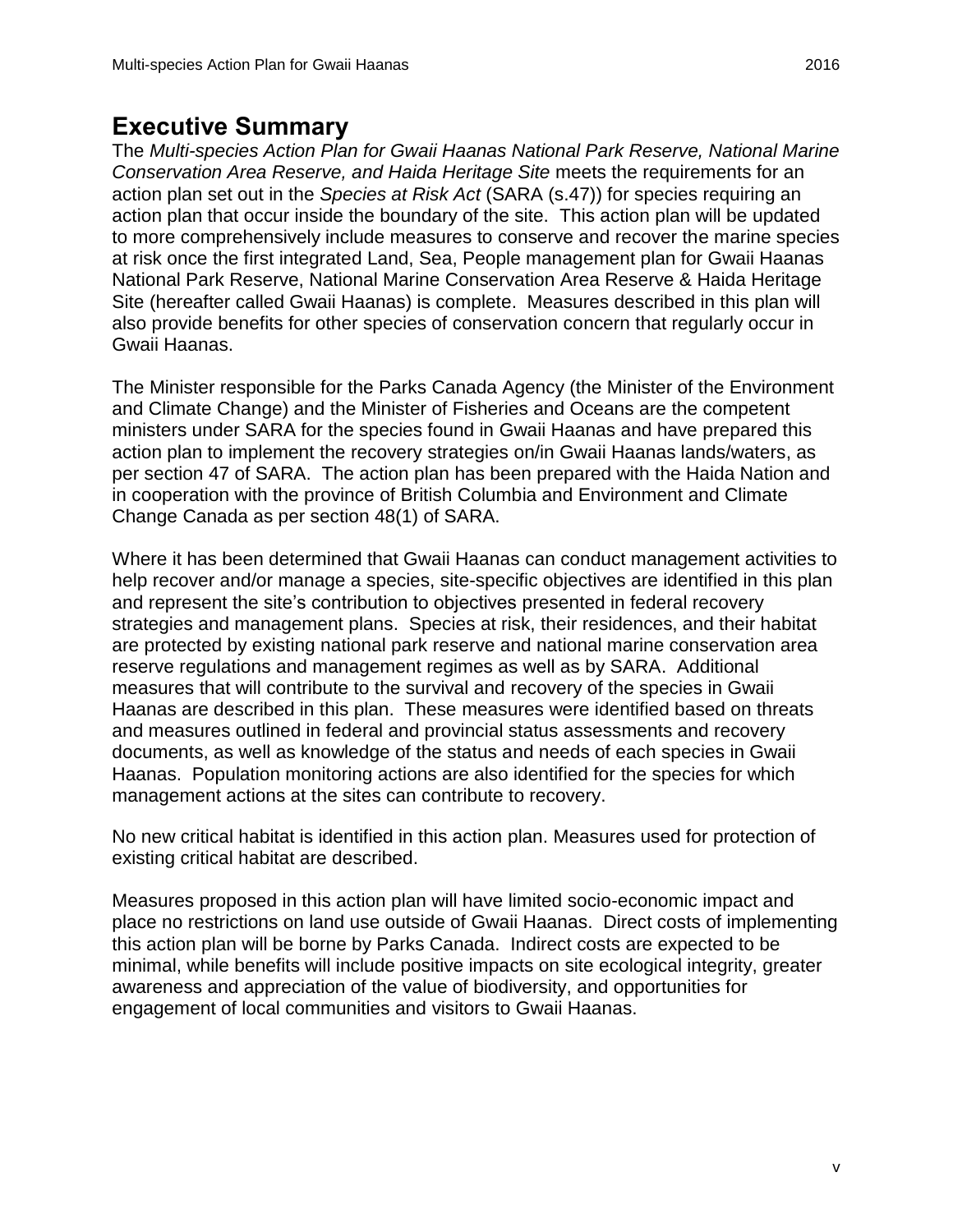# <span id="page-6-0"></span>**Table of Contents**

| 2.                                                                                         |
|--------------------------------------------------------------------------------------------|
| 3.                                                                                         |
| 4.                                                                                         |
| a.                                                                                         |
| 5.                                                                                         |
| 5.1.                                                                                       |
| 5.2.                                                                                       |
| 6.                                                                                         |
| 7.                                                                                         |
| Appendix A: Gwaii Haanas (GH)-specific objectives and approach to monitoring,              |
|                                                                                            |
| Appendix B: Gwaii Haanas (GH)-specific interim objectives and approach to monitoring,      |
| conservation and recovery of marine species at risk. This is a partial action plan for the |
| marine species and will be updated upon completion of the first integrated management      |
|                                                                                            |
| Appendix C1: Terrestrial conservation and recovery measures that will be conducted by      |
| 17                                                                                         |
| Appendix D1: Other terrestrial conservation and recovery measures that will be             |
| encouraged through partnerships or when additional resources become available 22           |
| Appendix D2: Other marine conservation and recovery measures that will be                  |
| encouraged through partnerships or when additional resources become available 24           |
|                                                                                            |
|                                                                                            |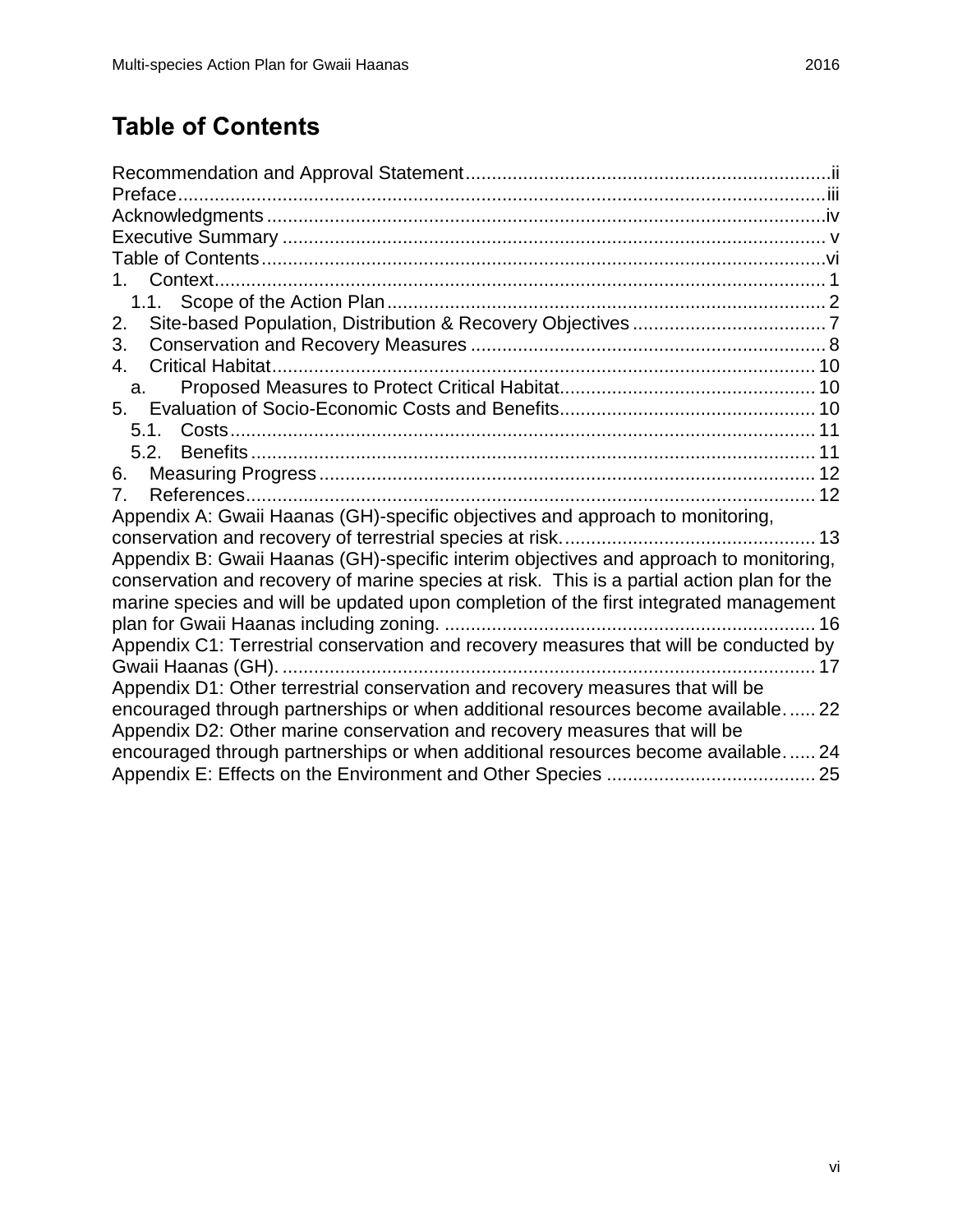### <span id="page-7-0"></span>**1. Context**

Gwaii Haanas National Park Reserve, National Marine Conservation Area Reserve and Haida Heritage Site (hereafter called Gwaii Haanas) is a 5,000 km<sup>2</sup> protected area  $(1,500 \text{ km}^2 \text{ of land and } 3,500 \text{ km}^2 \text{ of seas})$  known for its distinct island flora and fauna, rich marine life, examples of living Haida culture, and cooperative management structure. It is accessible only by boat or seaplane and comprises the southern part of the island archipelago of Haida Gwaii, approximately 130 kilometres off the coast of British Columbia and 640 km north of Vancouver. It is an area of many transitions, from deep-sea to continental slope to shallow shelf to rugged islands to mountain-tops, and it remained an unglaciated refugia during the last ice age. The islands of Haida Gwaii have been called "the Galapagos of the north" for their rich and often unique biological diversity, and the surrounding waters support some of the most abundant and diverse marine communities found in temperate waters worldwide.

Gwaii Haanas is a Haida Heritage Site (HHS) commemorating the living culture of the Haida and their long relationship with the land and sea of Gwaii Haanas through examples of monumental poles, Haida architecture, and Haida Gwaii Watchmen who live on site. One of the islands within Gwaii Haanas, SGang Gwaay, was declared a UNESCO World Heritage Site in 1987. Before the 19th century disease epidemics, there were permanent villages and seasonal habitation sites spread throughout Gwaii Haanas, supporting thousands of people. The remote nature of the islands meant that European settlers did not arrive until relatively recently, although ship-based explorers and traders interacted with the Haida for hundreds of years before that.

In 2010, with the establishment of the National Marine Conservation Area Reserve (NMCAR) surrounding the existing National Park Reserve and Haida Heritage Site, Gwaii Haanas is now managed from mountain-top to sea floor. Approximately half of the Gwaii Haanas species assessed as being at risk by the Committee on the Status of Endangered Wildlife in Canada (COSEWIC) are terrestrial and half are marine, with a few species crossing the margin between terrestrial and marine for different parts of their life cycles.

Gwaii Haanas is managed cooperatively by the Archipelago Management Board (AMB), made up of representatives of the Government of Canada (Parks Canada and Fisheries and Oceans Canada) and the Council of the Haida Nation. The AMB is guided by the *Gwaii Haanas Agreement* (1993) and *the Gwaii Haanas Marine Agreement* (2010), which describe how Canada and the Haida Nation will cooperate in the planning, operation, management and use of Gwaii Haanas. A comprehensive community of stakeholders provides advice to Gwaii Haanas during the development of site management plans.

Species at risk, their residences, and their habitat are protected by existing national park and marine conservation area regulations and management regimes as well as by SARA. Recovery measures for species at risk will be integrated within the framework of Gwaii Haanas' ongoing ecological integrity maintenance, restoration and monitoring programs. These programs make contributions to the conservation and recovery of

1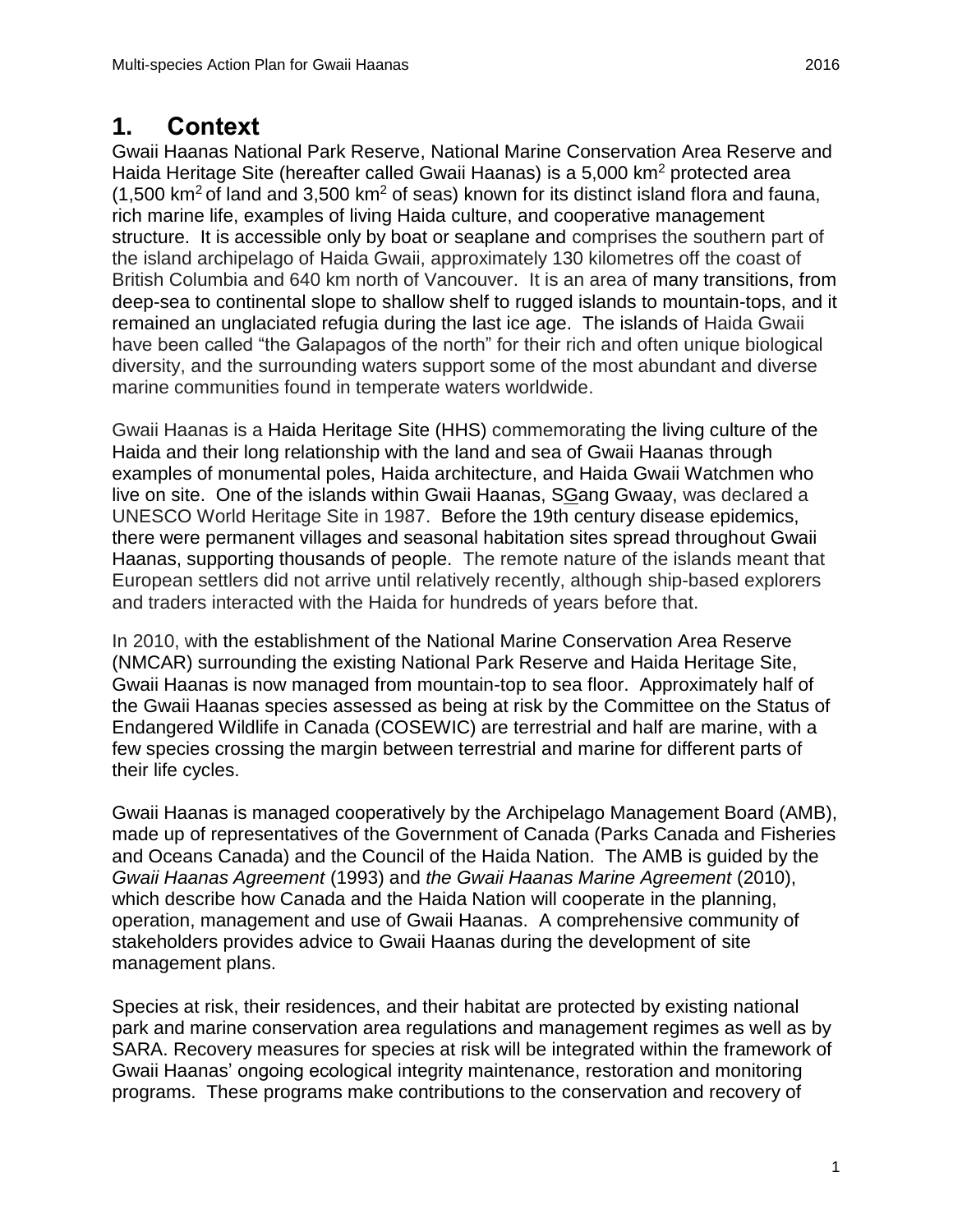species at risk through inventory and monitoring and the implementation of habitat restoration projects and other measures aimed at biodiversity conservation.

In addition to status assessments, a number of recovery strategies, management plans, and action plans have been prepared for species considered in this action plan. Those documents provide guidance for the conservation and recovery of individual species, including the identification of objectives and the measures required to meet those objectives, the identification of critical habitat, and activities likely to destroy the critical habitat. This action plan was developed and will be implemented in a manner that is consistent with those documents, and should be viewed as part of this body of linked strategies and plans.

### **1.1. Scope of the Action Plan**

<span id="page-8-0"></span>The geographic scope of this action plan includes all lands and waters managed by *Gwaii Haanas National Park Reserve, National Marine Conservation Area Reserve, and Haida Heritage Site* (Figure 1). This multi-species action plan has been written specifically for Gwaii Haanas because the Parks Canada Agency (PCA) is legally responsible for species at risk on/in PCA-administered lands and waters, has the ability to take direct conservation action, and deals with different threats, legislation, and management priorities than areas outside Gwaii Haanas.

The *Multi-species Action Plan for Gwaii Haanas National Park Reserve, National Marine Conservation Area Reserve, and Haida Heritage Site* meets the requirements for an action plan set out in the *Species at Risk Act* (SARA (s.47)) for species requiring an action plan that occur inside the boundary of the site. This action plan will be updated to more comprehensively include measures to conserve and recover the marine species at risk once the first integrated Land, Sea, People management plan for Gwaii Haanas National Park Reserve, National Marine Conservation Area Reserve & Haida Heritage Site (hereafter called Gwaii Haanas) is complete. Measures described in this plan will also provide benefits for other species of conservation concern that regularly occur in Gwaii Haanas. This approach both responds to the legislated requirements of the SARA and provides the Parks Canada Agency with a comprehensive plan for species conservation and recovery at these sites. The plan will be amended as required to meet SARA requirements for action planning.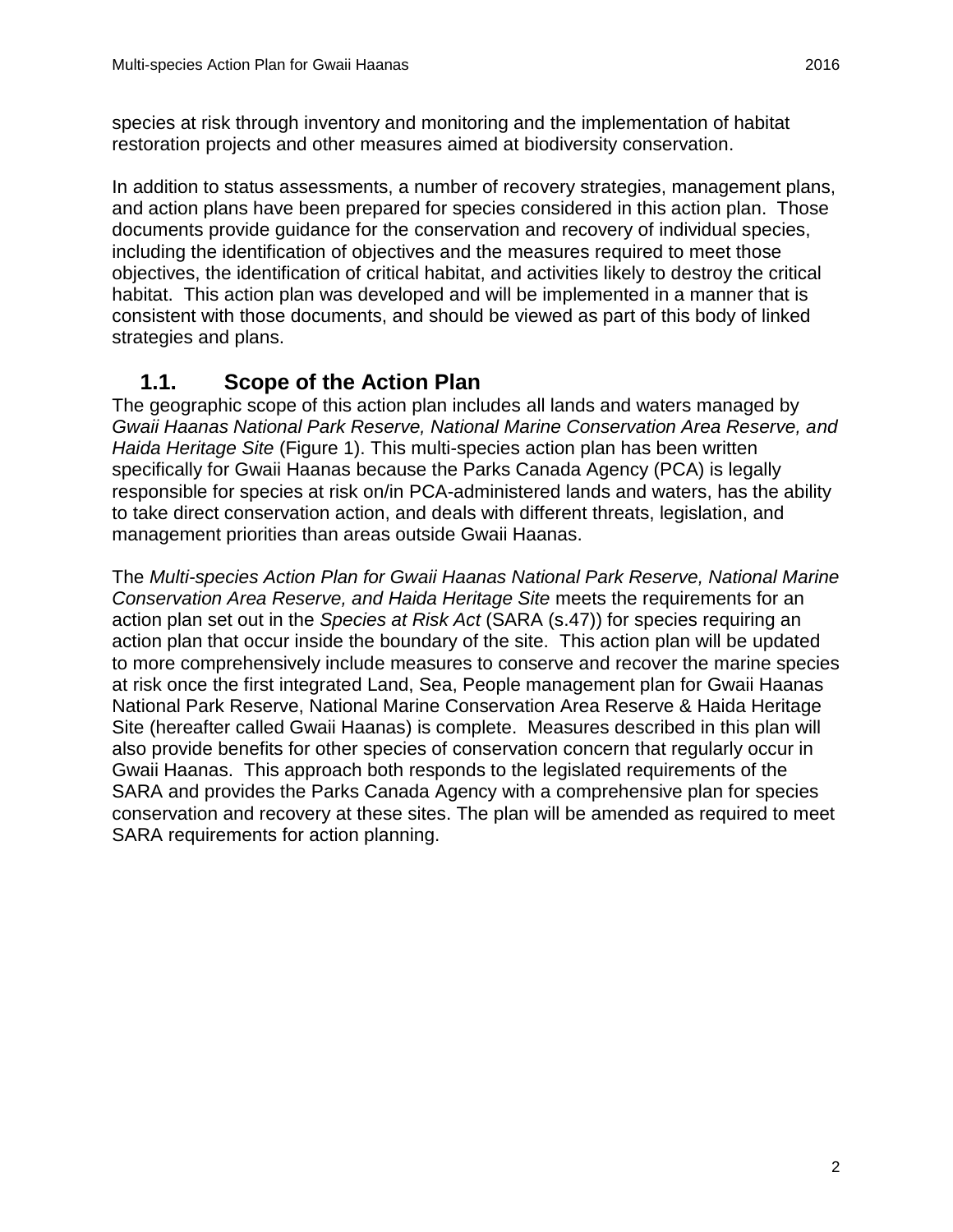

Figure 1. Geographic scope for the *Multi-species Action Plan for Gwaii Haanas National Park Reserve, National Marine Conservation Area Reserve, and Haida Heritage Site*. Gwaii Haanas is located on southern Haida Gwaii off the west coast of British Columbia. © Parks Canada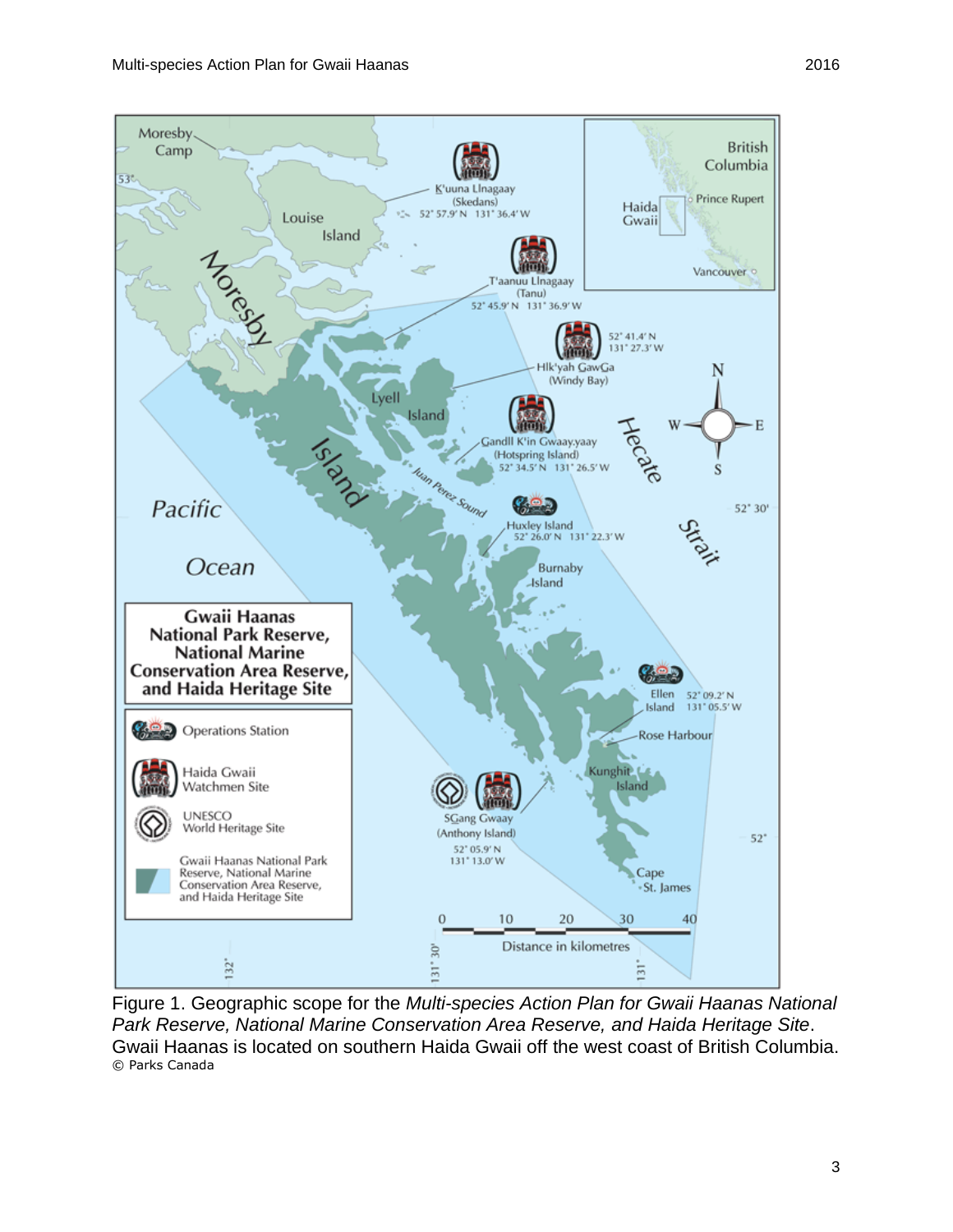| Table 1. Terrestrial species at risk included in the action plan for Gwaii Haanas (status as of Sept 1, 2015) |  |  |
|---------------------------------------------------------------------------------------------------------------|--|--|
|                                                                                                               |  |  |

| <b>Species</b>                                | Haida name                                  | <b>Scientific name</b>                     | <b>COSEWIC</b><br><b>status</b> | <b>SARA status</b>           |
|-----------------------------------------------|---------------------------------------------|--------------------------------------------|---------------------------------|------------------------------|
| Ermine, haidarum subspecies                   | Tilga                                       | Mustela erminea haidarum                   | Threatened                      | Threatened                   |
| <b>Marbled Murrelet</b>                       | Ts'allang.nga                               | Brachyramphus marmoratus                   | Threatened                      | Threatened                   |
| <b>Little Brown Myotis</b>                    | GudGaadu gamhlGal (bat)                     | Myotis lucifugus                           | Endangered                      | Endangered                   |
| Northern Goshawk, laingi subspecies           | Stads k'un                                  | Accipiter gentilis laingi                  | Threatened                      | Threatened                   |
| Northern Saw-whet Owl, brooksi<br>subspecies  | St'aw (daytime) or Sgas<br>sgas (nighttime) | Aegolius acadicus brooksi                  | Threatened                      | Threatened                   |
| <b>Ancient Murrelet</b>                       | SGin xaana                                  | Synthliboramphus antiquus                  | Special Concern                 | Special Concern              |
| Great Blue Heron, fannini subspecies          | <b>HlGuu</b>                                | Ardea herodias fannini                     | Special Concern                 | Special Concern              |
| Keen's Myotis                                 | GudGaadu gamhlGal (bat)                     | Myotis keenii                              | Data Deficient                  | Special Concern<br>(Sched 3) |
| Oldgrowth Specklebelly Lichen                 |                                             | Pseudocyphellaria rainierensis             | Special Concern                 | Special Concern              |
| Peregrine Falcon, pealei subspecies           | Hlk'yah                                     | Falco peregrinus pealei                    | Special Concern                 | Special Concern              |
| Western Toad, non-calling population          | Hlk'yan k'uust'an                           | Anaxyrus boreas                            | <b>Special Concern</b>          | Special Concern              |
| <b>Barn Swallow</b>                           | Kud k'aaluu                                 | Hirundo rustica                            | Threatened                      | Not listed                   |
| Cassin's Auklet                               | Haaja                                       | Ptychoramphus aleuticus                    | Special Concern                 | Not listed                   |
| Haida Gwaii slug                              | St'aalaay or st'aall                        | Staala gwaii                               | Special Concern                 | Not listed                   |
| Horned Grebe, western population              | GyuuGaadaGa                                 | Podiceps auritus                           | Special Concern                 | Not listed                   |
| Peacock Vinyl Lichen                          |                                             | Leptogium polycarpum                       | Special Concern                 | Not listed                   |
| Red-necked Phalarope                          | Xil sGid xidid                              | Phalaropus lobatus                         | Special Concern                 | Not listed                   |
| Western Bumblebee, occidentalis<br>subspecies | SGaal                                       | <b>Bombus occidentalis</b><br>occidentalis | Threatened                      | Not listed                   |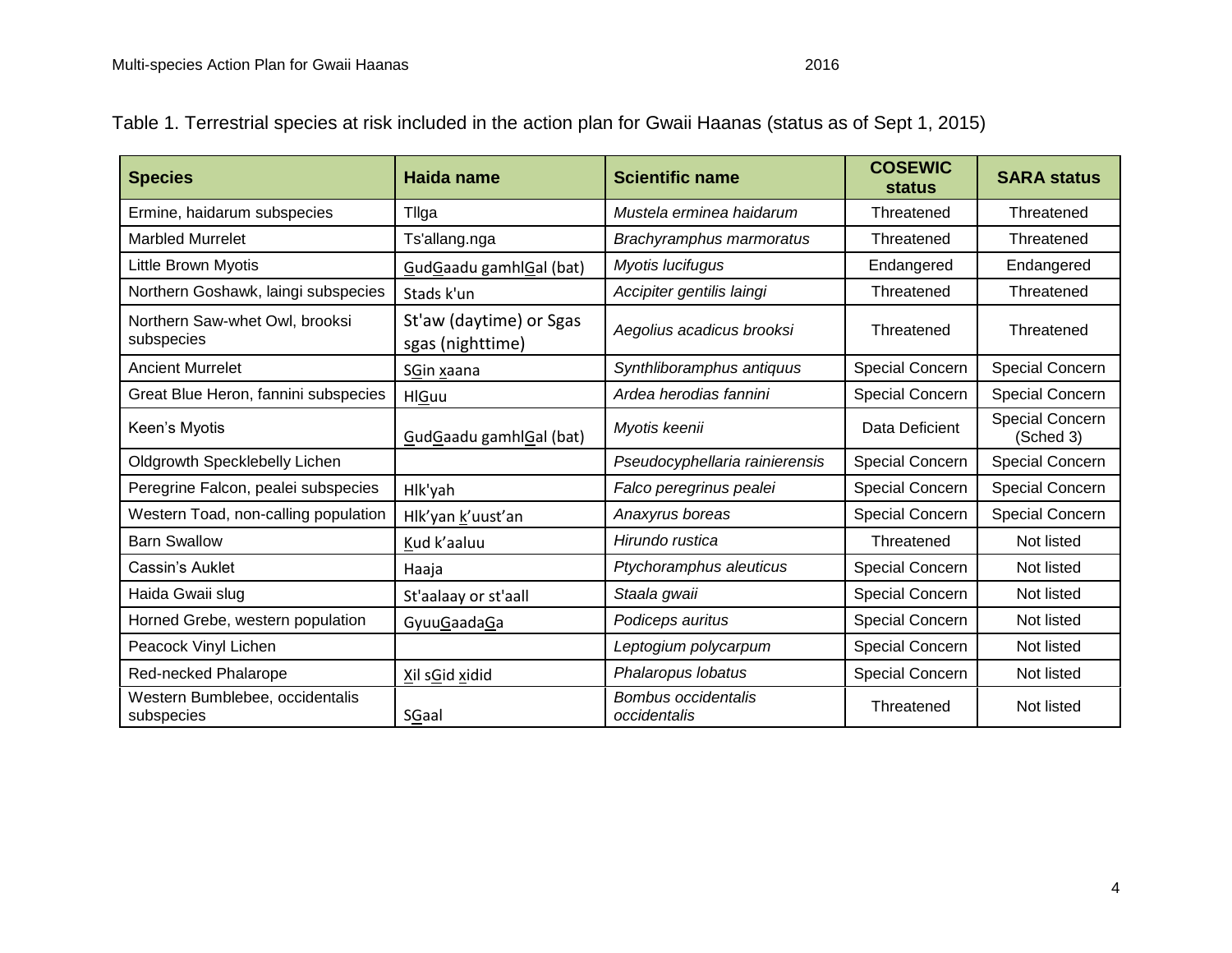Table 2. Marine species at risk included in the action plan for Gwaii Haanas (status as of Sept 1, 2015). This is a partial action plan for the marine species and will be updated upon completion of the first integrated management plan for Gwaii Haanas including zoning.

| <b>Species</b>                                                  | Haida name                                               | <b>Scientific name</b> | <b>COSEWIC</b><br><b>status</b> | <b>SARA status</b> |
|-----------------------------------------------------------------|----------------------------------------------------------|------------------------|---------------------------------|--------------------|
| Blue Whale, Pacific population                                  | Kun (*generic term for both<br>toothed and baleen whale) | Balaenoptera musculus  | Endangered                      | Endangered         |
| Fin Whale, Pacific population                                   | SGap                                                     | Balaenoptera physalus  | Threatened                      | Threatened         |
| Humpback Whale, north Pacific<br>population                     | Kun                                                      | Megaptera novaeangliae | <b>Special Concern</b>          | Threatened         |
| Killer Whale, northeast Pacific<br>Offshore population          | SGaana                                                   | Orcinus orca pop. 3    | Threatened                      | Threatened         |
| Killer Whale, northeast Pacific<br>Northern Resident population | SGaana                                                   | Orcinus orca           | Threatened                      | Threatened         |
| Killer Whale, northeast Pacific<br><b>Transient population</b>  | SGaana                                                   | Orcinus orca           | Threatened                      | Threatened         |
| Leatherback Seaturtle                                           | <b>Siiga</b>                                             | Dermochelys coriacea   | Endangered                      | Endangered         |
| North Pacific Right Whale                                       | Kun                                                      | Eubalaena glacialis    | Endangered                      | Endangered         |
| Northern Abalone                                                | GaalGahlyan                                              | Haliotis kamtschatkana | Endangered                      | Endangered         |
| <b>Pink-footed Shearwater</b>                                   | St'aay sGidxyang saa.nga                                 | Puffinus creatopus     | Threatened                      | Threatened         |
| Sei Whale, Pacific population                                   | Kun                                                      | Balaenoptera borealis  | Endangered                      | Endangered         |
| <b>Short-tailed Albatross</b>                                   | Sk'yaw hudjuu sk'aay                                     | Phoebastria albatrus   | Threatened                      | Threatened         |
| <b>Black-footed Albatross</b>                                   | Sk'aay                                                   | Phoebastria nigripes   | <b>Special Concern</b>          | Special Concern    |
| <b>Bluntnose Sixgill Shark</b>                                  | Kun hudjuu stlin na nang gyuugings                       | Hexanchus griseus      | <b>Special Concern</b>          | Special Concern    |
| Green Sturgeon                                                  |                                                          | Acipenser medirostris  | <b>Special Concern</b>          | Special Concern    |
| Grey Whale, eastern North Pacific<br>population                 | Kun                                                      | Eschrichtius robustus  | <b>Special Concern</b>          | Special Concern    |
| Harbour Porpoise, Pacific<br>population                         | Skul                                                     | Phocoena phocoena      | Special Concern                 | Special Concern    |
| Longspine Thornyhead                                            | SGan xang.ngii skaagiilang                               | Sebastolobus altivelis | <b>Special Concern</b>          | Special Concern    |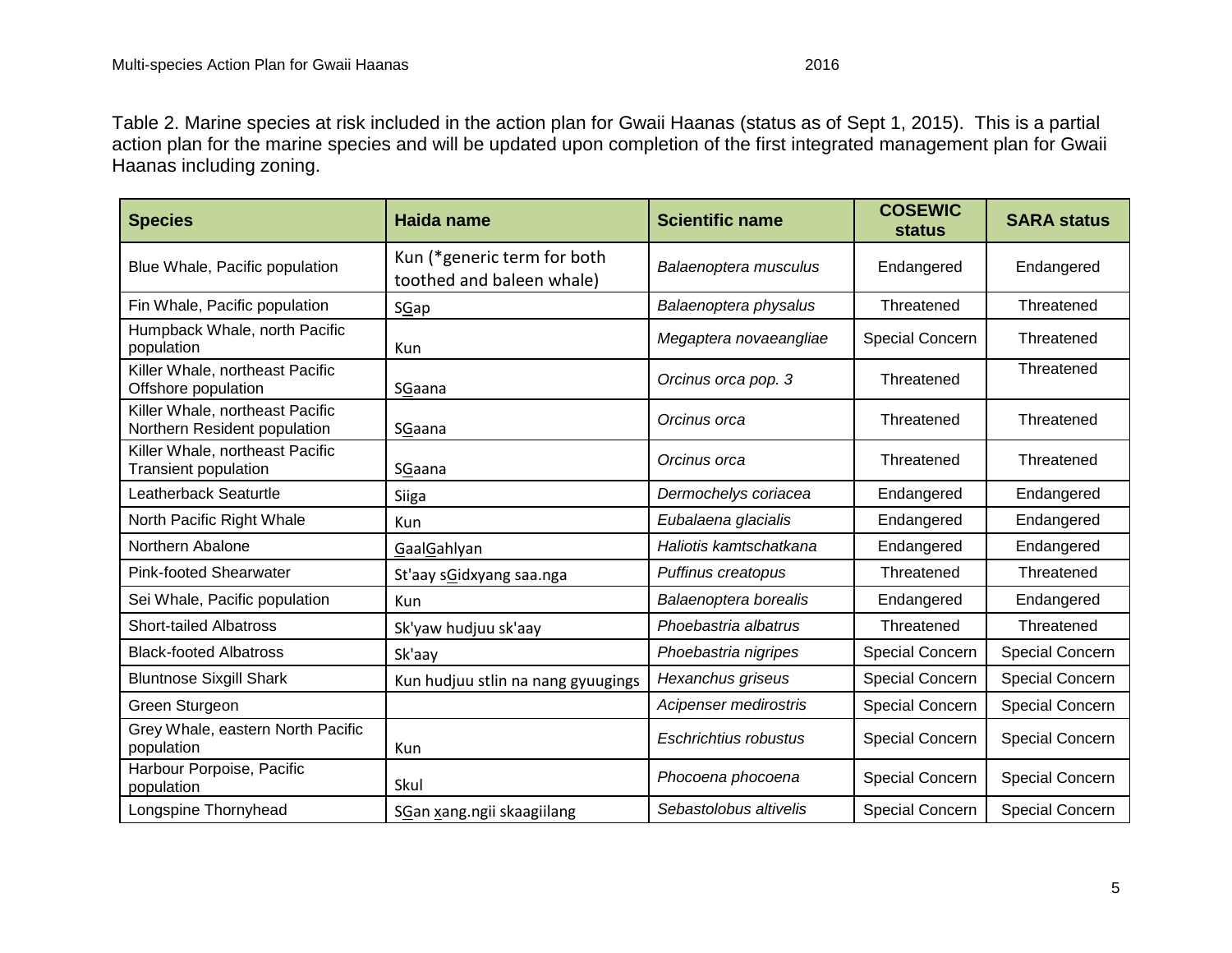| <b>Species</b>                                           | Haida name | <b>Scientific name</b>                      | <b>COSEWIC</b><br>status | <b>SARA status</b>     |
|----------------------------------------------------------|------------|---------------------------------------------|--------------------------|------------------------|
| Rougheye/Blackspotted Rockfish<br>complex                |            | Sebastes aleutianus and<br>S. melanostictus | <b>Special Concern</b>   | <b>Special Concern</b> |
| Sea Otter                                                | Kuu        | Enhydra lutris                              | <b>Special Concern</b>   | <b>Special Concern</b> |
| Steller Sea Lion                                         | Kay        | Eumetopias jubatus                          | <b>Special Concern</b>   | <b>Special Concern</b> |
| Tope                                                     | Gwiiguuga  | Galeorhinus galeus                          | <b>Special Concern</b>   | <b>Special Concern</b> |
| Yelloweye Rockfish, Pacific outside<br>waters population | SGan       | Sebastes ruberrimus                         | <b>Special Concern</b>   | <b>Special Concern</b> |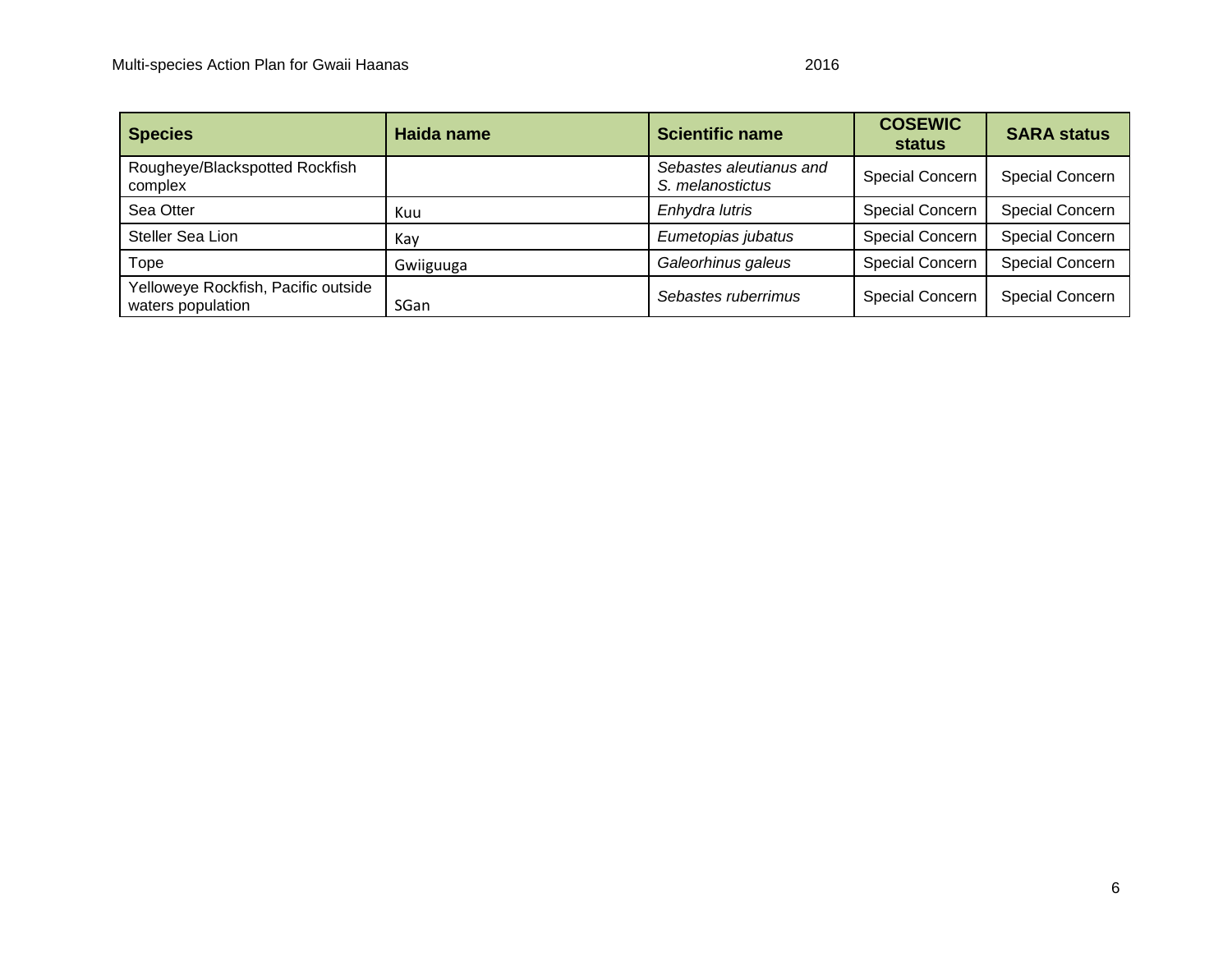## <span id="page-13-0"></span>**2. Site-based Population, Distribution & Recovery Objectives**

The potential for management actions in Gwaii Haanas that would contribute to the conservation and recovery of each species of concern has been assessed. Sitespecific population and distribution objectives were developed where possible (Appendices A and B), and in cases where such objectives would be too difficult to monitor due to logistical challenges and the remote nature of the site, alternate objectives were set to identify the contribution that can be made towards achieving the objectives presented in federal recovery strategies and management plans. Because they are directly linked to the Gwaii Haanas population and distribution objectives, monitoring activities are reported in Appendices A and B rather than in the tables of conservation and recovery measures (Appendices C1, C2, D1 and D2). Gwaii Haanasspecific population or distribution objectives may not be meaningful for certain species for a variety of reasons, including the fact that particular threats (such as industrial activities) may not exist in Gwaii Haanas, that the species is only transient in the area, or that the population within Gwaii Haanas is a very small part of the Canadian distribution. If there is little opportunity for Gwaii Haanas to contribute to the recovery of a species, site-specific objectives and conservation actions may be limited to protection measures in place under the *Canada National Parks Act, the National Marine Conservation Areas Act* and SARA, and monitoring, habitat maintenance, and restoration through the existing site management regime. For many species, population and distribution objectives for Gwaii Haanas are not meaningful at the scale of this action plan for various reasons, including 1) threats cannot be controlled in the park or do not exist in the park (e.g., wide-spread disease, forestry or other industrial practices, etc); 2) species is only transient; 3) population within the site is a very small part of the Canadian distribution or is unknown or unconfirmed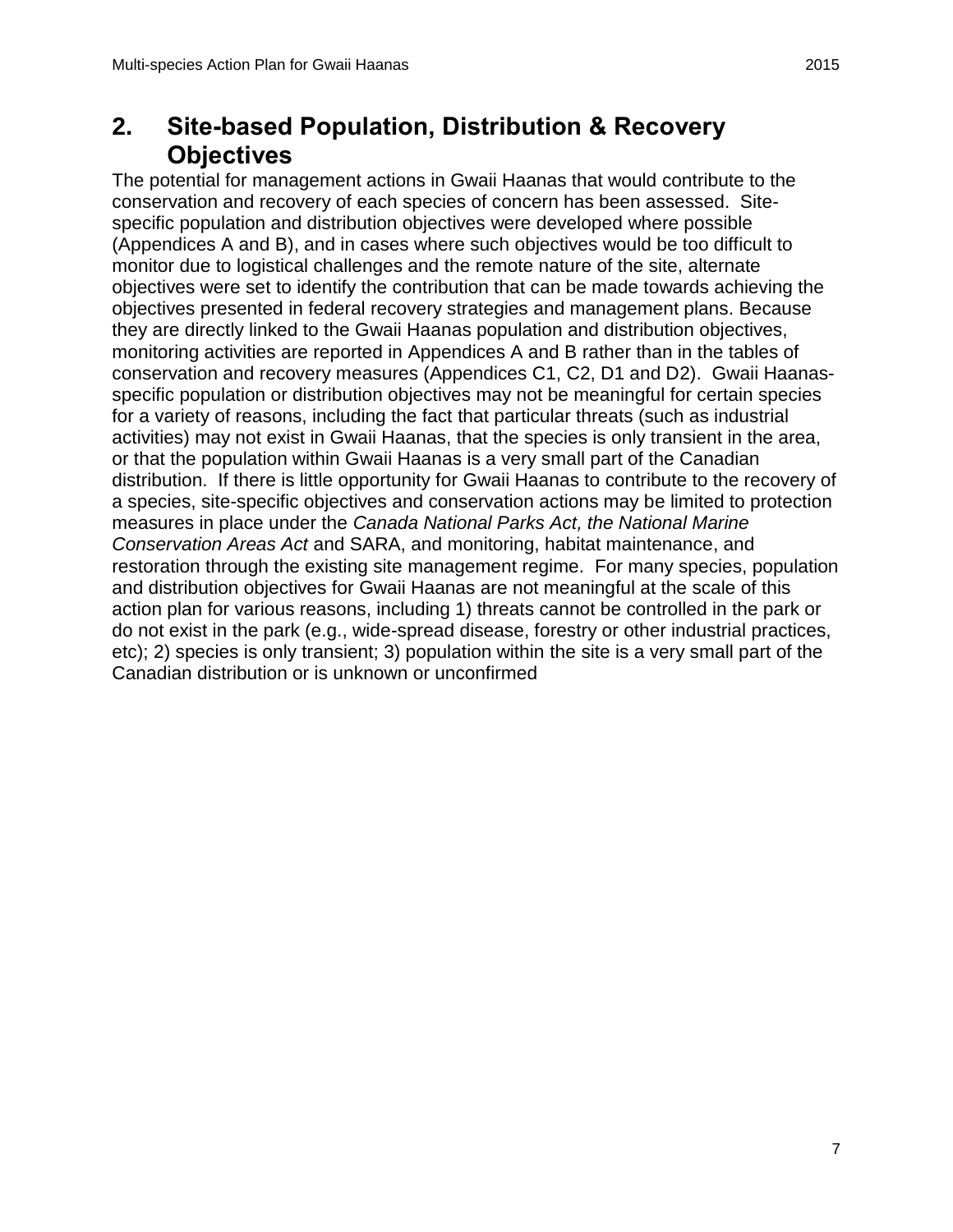## <span id="page-14-0"></span>**3. Conservation and Recovery Measures**

The lands and waters of Haida Gwaii are enormously rich and biologically diverse, and Gwaii Haanas encompasses a great many different terrestrial and marine ecosystems and habitats. Within Gwaii Haanas, we have an opportunity to investigate restoration techniques, and to contrast ecological and life history parameters with lands outside the site where logging and other industrial activities continue.

Some of the land within Gwaii Haanas was logged prior to its protection and is still in the process of recovering from extensive habitat alteration. The proliferation of introduced invasive species such as Sitka black-tailed deer, Norway and black rats, and raccoons is another ecological challenge for many terrestrial species at risk on Haida Gwaii. Deer browsing destroys forest understory vegetation, significantly altering terrestrial habitat, and rats have decimated entire colonies of seabirds by preying on eggs, chicks, and adult birds. Gwaii Haanas' SGin Xaana (Night Birds Returning) project on invasive rat removal and restoration of seabird breeding colonies has garnered international attention, collaborators and support. Finally, wildlife diseases are a future challenge for which we must prepare advance responses, in hopes that the island nature of Gwaii Haanas might provide conservation opportunities not available elsewhere.

The NMCAR waters are managed somewhat differently than the land base. In addition to the core mandate of conservation, protection and recovery of species and ecosystems, the marine mandate includes ecologically sustainable use for the purposes of fisheries, transport, etc. Recovery and conservation of marine species are by nature collaborative efforts, because many of the threats are widespread (climate change, oil spills) and can only be mitigated through partnerships. Most of the marine species at risk in Gwaii Haanas waters are highly mobile and make extensive use of habitats outside Gwaii Haanas, sometimes migrating thousands of kilometers each year.

This Action Plan includes assessment of the knowledge, threats and status of populations of each species in Gwaii Haanas. The action planning process identified measures to achieve site-specific population and distribution objectives, along with measures required to protect the species and to learn more about them. The process of determining which measures will be conducted by Gwaii Haanas (Appendices C1 & C2) and which measures will be encouraged through partnerships or when additional resources come available (Appendices D1 & D2) involved prioritization and analysis. The process primarily considered ecological effectiveness of measures, and also included consideration of opportunities to increase the value of visitor experience to the site, opportunities to increase awareness through external relations, and financial opportunities and constraints.

Providing opportunities for the public to learn about and experience protected areas is a central component of Parks Canada's mandate. In addition to the implementation of conservation measures that contribute to species recovery and management, Gwaii Haanas plays an important role in promoting awareness and appreciation of species at risk and engaging partners and the public in actions towards their conservation and recovery.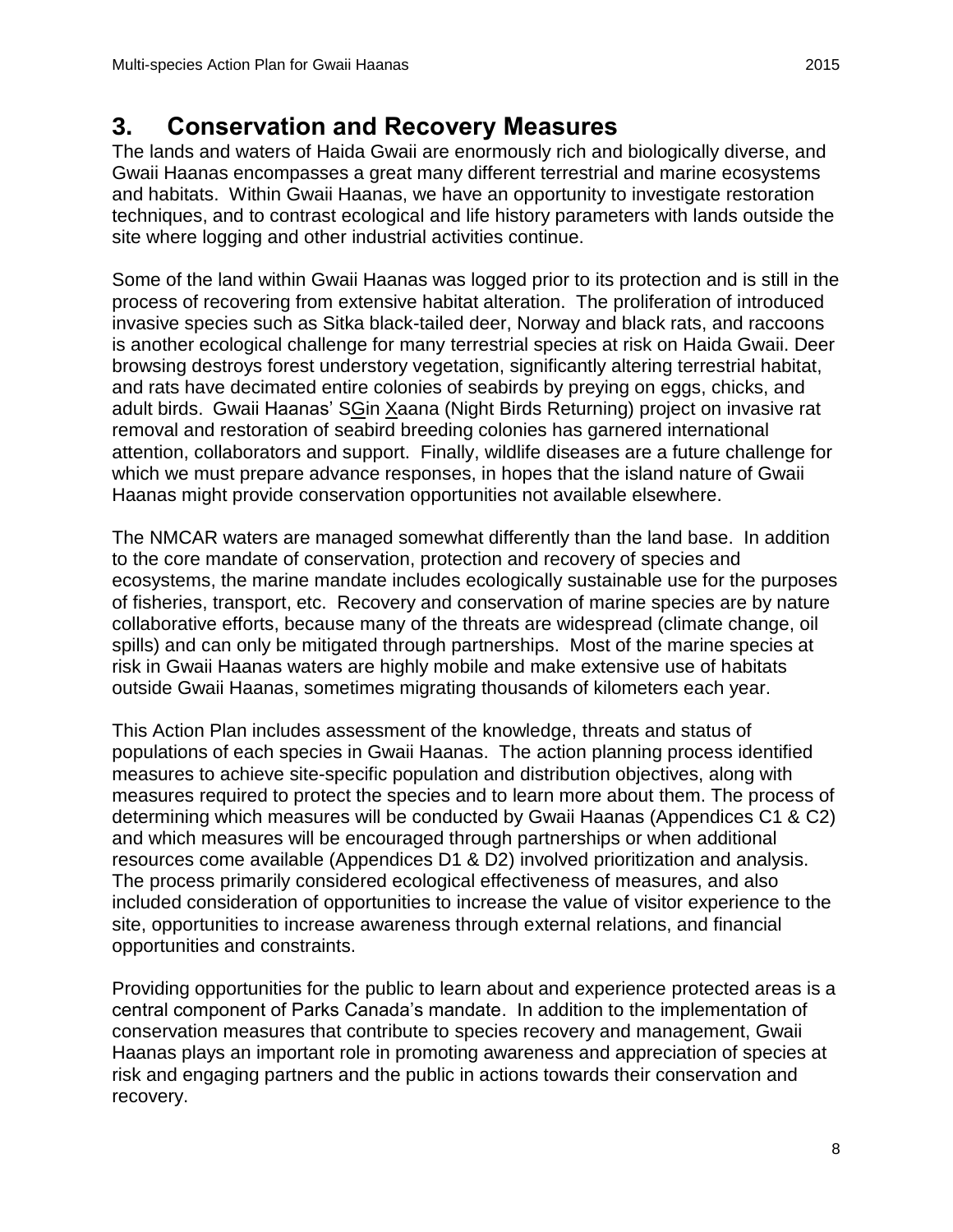Wherever possible, the site is taking an ecosystem approach, prioritizing actions that benefit numerous species at once to effectively and efficiently protect and recover populations of species at risk. Four themes emerged from the analysis; invasive species management, outreach and engagement, wildlife disease management, and restoration and protection.

#### **Invasive Species Management**

Gwaii Haanas will continue to pursue invasive species management projects, both as a means of restoring balance to site ecosystems (a priority in the site management plan) and as a contribution to global research on methods, planning and execution of invasive species management and long-term prospects for ecosystem restoration. In 2011, Parks Canada, the Haida Nation, Island Conservation and Coastal Conservation implemented a ground-based eradication of invasive Norway rats from Arichika and Bischof Islands, once home to significant Ancient Murrelet colonies. The project also drew on technical expertise from international experts in New Zealand and Mexico, and native species are already responding to the absence of rats. Black oystercatchers, shorebirds which are considered to be sentinel species that respond quickly to changes in ecosystem health, are increasing in numbers and are fledging more chicks in the absence of rats. Automated acoustic listening devices have been deployed on these islands and on unaffected islands to measure seabird response to the eradication.

#### **Outreach and Engagement**

Gwaii Haanas is a national park reserve, a Haida heritage site, and a national marine conservation area reserve with a mandate for protection and ecologically sustainable use, so the area is uniquely situated to allow for examination of the intersection of human use and conservation on lands in BC and in Pacific waters, and to share lessons learned with colleagues and the public. The mandatory visitor orientation session provides a unique opportunity for engaging visitors in easy and meaningful activities that support species at risk conservation and restoration, such as reporting wildlife sightings to improve our understanding of population size and distribution of species at risk, or using the latest wildlife viewing guidelines to decrease disturbance to sensitive species such as marine mammals.

#### **Wildlife Disease Management**

Wildlife diseases such as White-nose Syndrome, which is decimating bat populations in eastern North America and moving west, and chytrid fungus which has been identified as a key cause of amphibian decline globally, are future challenges for which we must prepare by monitoring Gwaii Haanas bats and toads, analyzing samples to check for disease presence, and implementing decontamination protocols. Haida Gwaii is an island archipelago more than 100 kms offshore, so Gwaii Haanas may be a key location for retaining un-infected populations of these species at risk if we are able to mobilize support across Haida Gwaii for efforts to keep these diseases off island.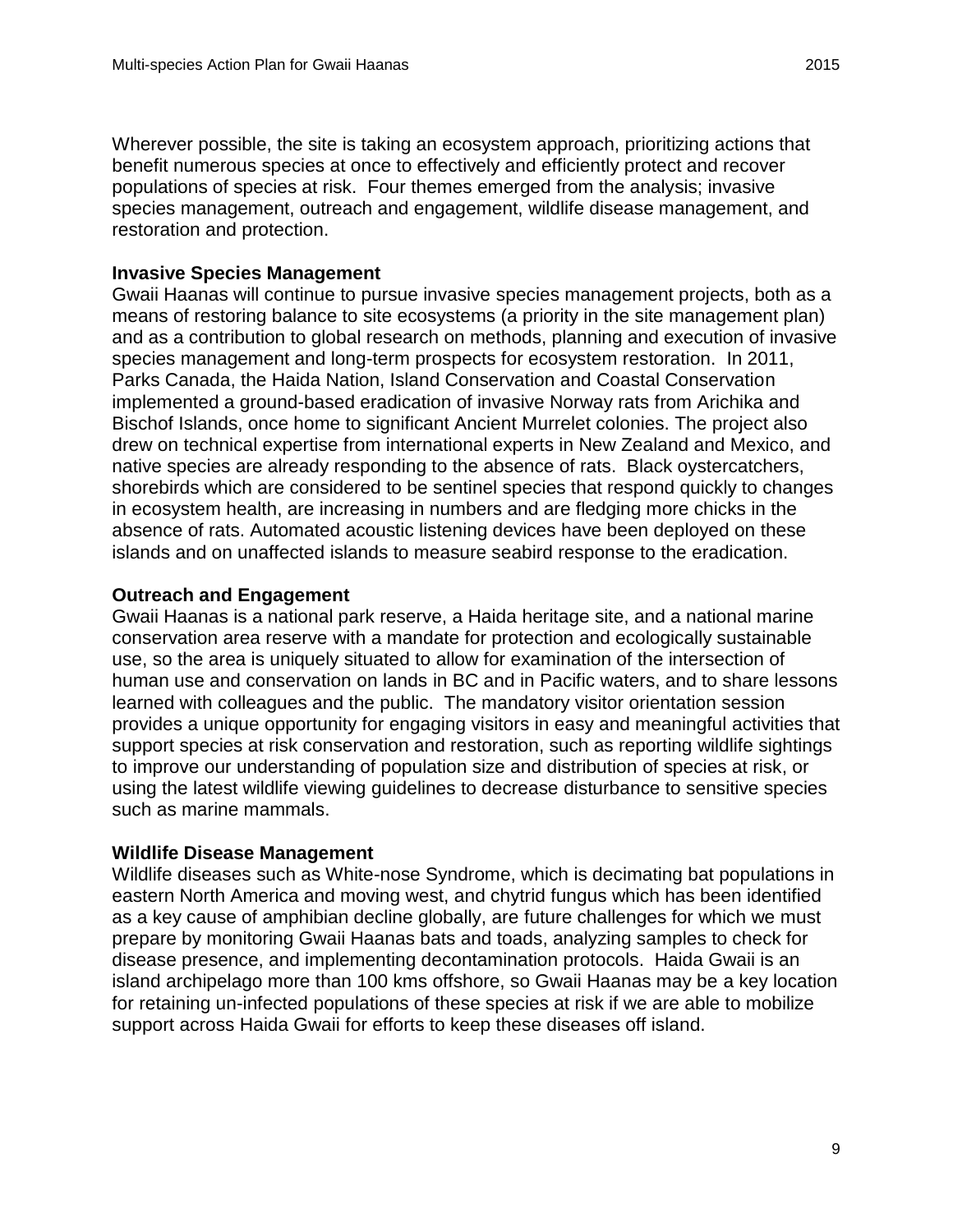#### **Restoration and Protection**

Restoration and protection of habitats and populations are key activities for the conservation and recovery of species at risk, and the AMB has been implementing a number of such projects since long before the *Species at Risk Act* became law in 2002. Work will continue on projects such as identifying and mapping breeding sites for Northern Goshawk, estimating population size and distribution for Northern Goshawk and Northern Saw-whet Owl, developing methods for snag tree creation for Northern Saw-whet Owl breeding habitat, working with partners to explore opportunities for kelp forest restoration, and preparing an oil spill response for the protection of ecologically sensitive sites and species in Gwaii Haanas.

The Gwaii Haanas team is a recognized leader in ecological restoration and integrated management. The remote nature of the area creates certain management challenges but also opens up opportunities for a living laboratory to explore restoration techniques that could be used elsewhere on Haida Gwaii, in BC, or anywhere in the world. There has been considerable academic interest in the species and ecosystems of Gwaii Haanas, providing a consistent source of research that supports management and restoration efforts and provides opportunities for collaboration to advance conservation and recovery implementation projects.

### <span id="page-16-0"></span>**4. Critical Habitat**

Critical habitat is "the habitat that is necessary for the survival or recovery of a listed wildlife species and that is identified as the species' critical habitat in the recovery strategy or in an action plan for the species" (SARA s.2(1)). As of September 2015, it is not possible to identify any additional critical habitat in Gwaii Haanas for Endangered, Threatened or Extirpated species listed on Schedule 1 of SARA. Critical habitat has already been identified in recovery strategies for Marbled Murrelet and Northern Sawwhet Owl (brooksi subpopulation) and for Humpback Whale (north Pacific population) and Northeast Pacific Northern Resident Killer Whale population. Critical habitat in Gwaii Haanas will also shortly be identified for Northeast Pacific Offshore Killer Whale population, Northeast Pacific Transient Killer Whale population, Leatherback Seaturtle, and Northern Abalone. Where critical habitat is not yet identified or not yet complete, it will be identified in an upcoming or revised action plan or revised recovery strategy; refer to the schedule of studies in relevant recovery strategies for further details.

### <span id="page-16-1"></span>**a. Proposed Measures to Protect Critical Habitat**

There is no new critical habitat identified in this action plan. Critical habitat within Gwaii Haanas that is identified in other recovery documents is legally protected from destruction under section 58(1) of SARA or through Orders made under subsections 58(4) and 58(5).

## <span id="page-16-2"></span>**5. Evaluation of Socio-Economic Costs and Benefits**

The Species at Risk Act requires the responsible federal minister to undertake *"an evaluation of the socio-economic costs of the action plan and the benefits to be derived from its implementation."*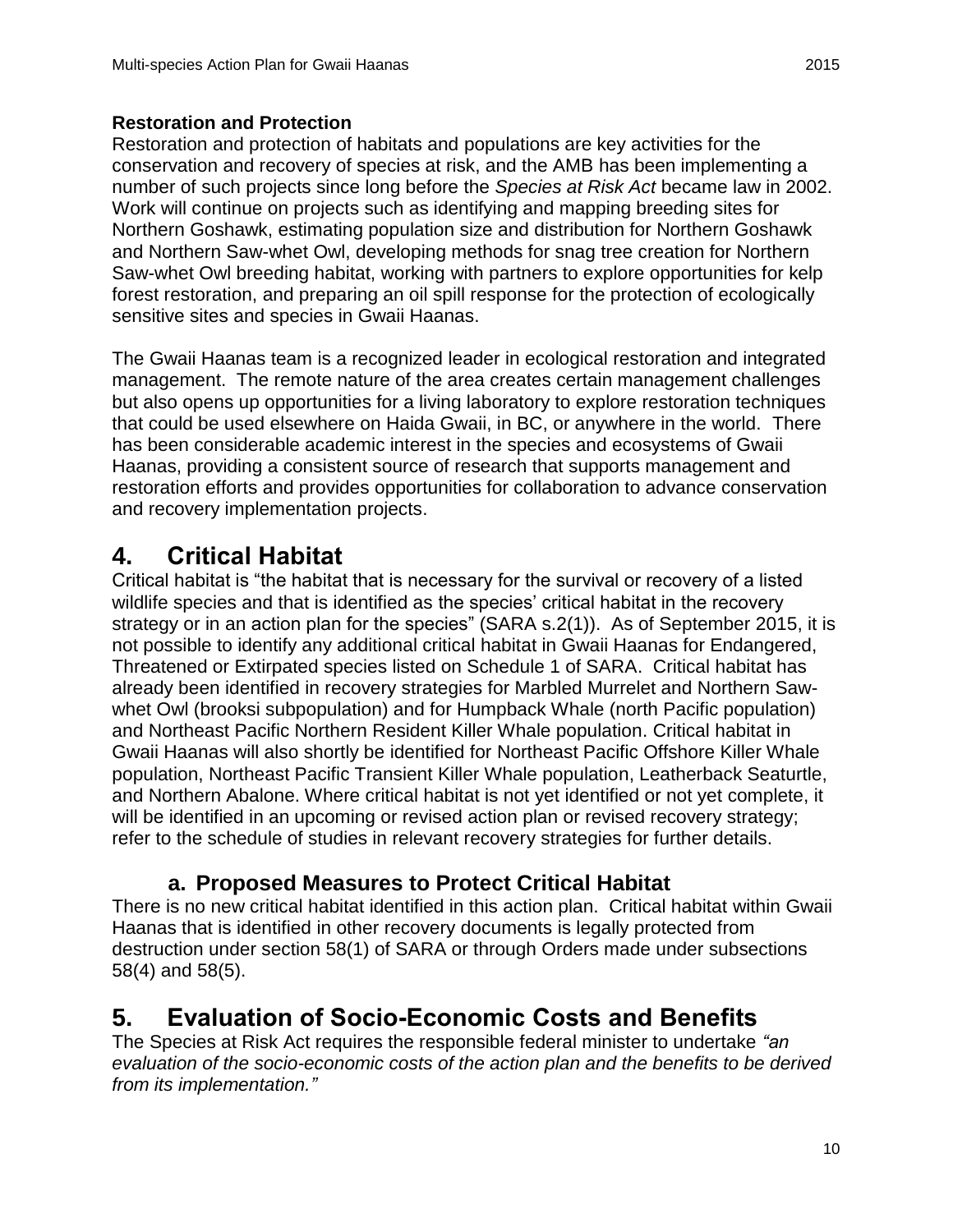### <span id="page-17-0"></span>**5.1. Costs**

The total cost to implement this action plan will borne by Parks Canada out of existing salaries and goods and services dollars. This figure includes incremental salary costs, materials, equipment, and contracting of professional services for measures outlined in Appendices A1 and A2. No major socio-economic costs to partners or stakeholders are expected as a result of this action plan. Additional resources or partnerships will be sought to support the measures outlined in Appendices B1 and B2.

Many of the proposed measures will be integrated into the operational management of Gwaii Haanas and there will be few new costs. These costs to Parks Canada will be covered by prioritization of existing funds and salary dollars allocated to the site and thereby will not result in additional costs to the public.

The action plan applies only to lands and waters within the boundaries of Gwaii Haanas, and does not create any use restrictions to outside land or water. As such, this action plan will place no direct socio-economic costs on the public. However, minor restrictions may be placed on visitor activities in Gwaii Haanas to protect and recover species at risk.

### **5.2. Benefits**

<span id="page-17-1"></span>Measures presented in this action plan for Gwaii Haanas will contribute to meeting recovery strategy objectives for Ermine haidarum subspecies, Marbled Murrelet, and Northern Saw-whet owl brooksi subspecies, and for Blue Whale Pacific population, Fin Whale Pacific population*,* Humpback Whale north Pacific population*,* Northeast Pacific Northern Resident Killer Whale population*,* Northeast Pacific Transient Killer Whale population*,* Leatherback Seaturtle*,* North Pacific Right Whale*,* Northern Abalone*,* Pinkfooted Shearwater*,* Sei Whale Pacific population and Short-tailed Albatross. Measures presented here will also contribute to meeting management objectives for 27 other species of conservation concern. These measures are expected to have an overall positive impact on ecological integrity and enhance opportunities for appreciation of Gwaii Haanas and its species by visitors and the general public. This action plan includes measures that could result in benefits to the public, such as positive impacts on biodiversity and the value individuals place on preserving biodiversity (Federal, Provincial, Territorial Governments of Canada, 2014).

The proposed measures seek a balanced approach to reducing or eliminating threats to species-at-risk populations and habitats, and include protection of individuals and their habitat (e.g., restrictions to human activities within areas occupied by the species, combined with ongoing research and monitoring), potential species re-establishment, and increasing public awareness and stewardship (e.g., visitor programs, public outreach etc).

Potential economic benefits of the conservation and recovery of the species at risk found in Gwaii Haanas cannot be easily quantified, as many of the values derived from wildlife are non-market commodities that are difficult to appraise in financial terms. Marine and terrestrial wildlife, in all its forms, has value in and of itself, and is valued by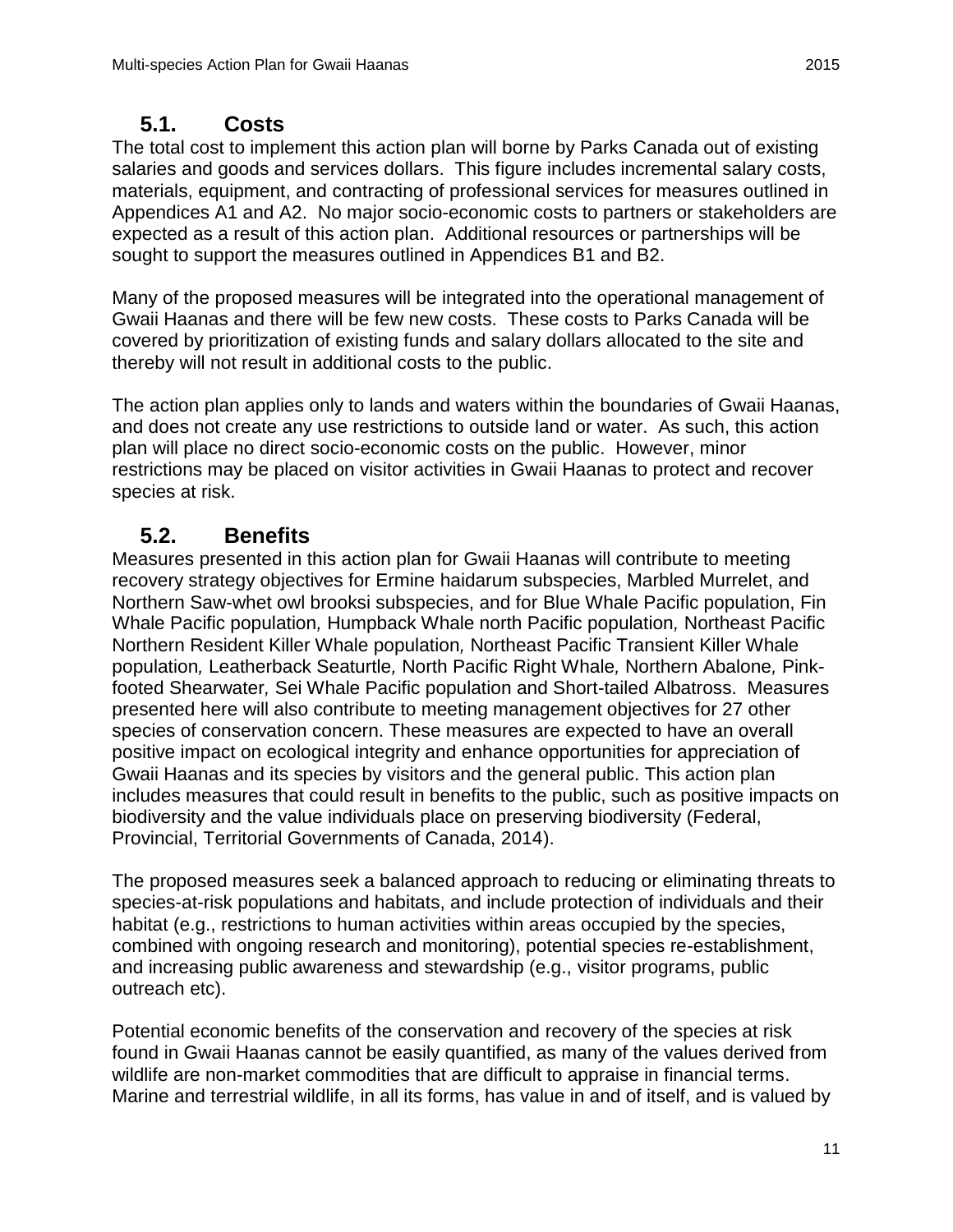the public for aesthetic, cultural, spiritual, recreational, educational, historical, economic, medical, ecological and scientific reasons. The conservation of wildlife at risk is an important component of the Government of Canada's commitment to conserving biological diversity, and is important to current and future economic and natural wealth.

Implementing this action plan is expected to have benefits for visitors to Gwaii Haanas, local residents and partners. These include opportunities to learn about and take part in the conservation and recovery of culturally important species at risk, opportunities for visitors and local communities to be involved in conservation of the Gwaii Haanas ecosystem, and opportunities to raise awareness of the value of conservation in the region.

## <span id="page-18-0"></span>**6. Measuring Progress**

Reporting on implementation of the action plan (under s. 55 of SARA) will be done by assessing progress towards implementing the measures. Reporting on the ecological impacts of the action plan will be done by assessing progress towards meeting the sitebased population and distribution objectives.

## <span id="page-18-1"></span>**7. References**

Archipelago Management Board. 2003. Gwaii Haanas National Park Reserve and Haida Heritage Site Management Plan for the Terrestrial Area. Gwaii Haanas National Park Reserve and Haida Heritage Site, Skidegate, BC. 23 pp.

Canada and Council of the Haida Nation. 2010. Gwaii Haanas National Marine Conservation Area Reserve and Haida Heritage Site Interim Management Plan and Zoning Plan. Gwaii Haanas National Park Reserve and Haida Heritage Site, Skidegate, BC. i + 37 pp.

Federal, Provincial, and Territorial Governments of Canada. 2014. *2012 Canadian Nature Survey: Awareness, participation, and expenditures in nature-based recreation, conservation, and subsistence activities.* Ottawa, ON: Canadian Councils of Resource Ministers*.*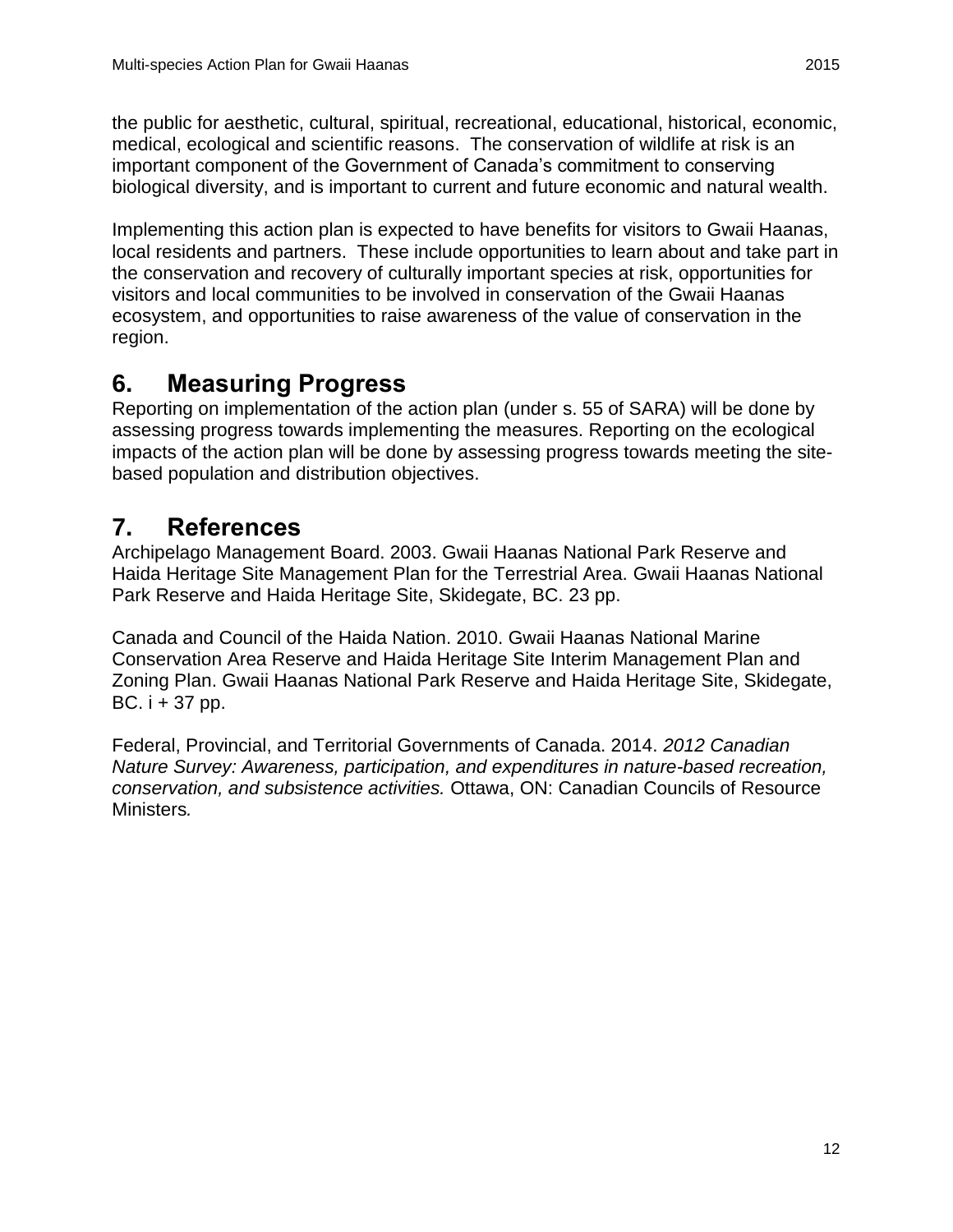Appendix A: Gwaii Haanas (GH)-specific objectives and approach to monitoring, conservation and recovery of terrestrial species at risk.

<span id="page-19-0"></span>

| <b>Species</b>                                 | <b>National objectives (from</b><br>recovery strategies and<br>management plans as of Sept<br>2015)                                                                                                                                                                                                                                                                                      | <b>GH-specific</b><br>objectives<br>contributing to<br>the national<br>objectives                                                                             | <b>Population</b><br>trend in GH<br>over last 5<br>vears<br>$(2009 - 2014)$ | <b>Monitoring</b> <sup>3</sup>                                                                                                                                                              | <b>General information and broad site</b><br>approach                                                                                                                                                                                                                                                              |
|------------------------------------------------|------------------------------------------------------------------------------------------------------------------------------------------------------------------------------------------------------------------------------------------------------------------------------------------------------------------------------------------------------------------------------------------|---------------------------------------------------------------------------------------------------------------------------------------------------------------|-----------------------------------------------------------------------------|---------------------------------------------------------------------------------------------------------------------------------------------------------------------------------------------|--------------------------------------------------------------------------------------------------------------------------------------------------------------------------------------------------------------------------------------------------------------------------------------------------------------------|
| Northern Saw-whet<br>Owl brooksi<br>subspecies | Maintain approximately 1800<br>adults across the species'<br>extent of occurrence (10,000<br>km2 across the Haida Gwaii<br>archipelago) until more precise<br>population and distribution<br>targets can be formulated                                                                                                                                                                   | Maintain known<br>population in GH<br>- major threat<br>(logging) no<br>longer occurs in<br>GH and remote<br>location makes<br>pop'n monitoring<br>difficult. | Unknown                                                                     | Opportunistically<br>record observations<br>and any changes to the<br>status of the species in<br>GH.                                                                                       | Re-survey to facilitate identification of<br>critical habitat and population<br>assessment. If opportunity arises,<br>address nesting habitat creation in areas<br>where logging has affected ecosystem in<br>the past. Assess logistically feasible and<br>cost-effective methods for deer removal<br>or control. |
| <b>Marbled Murrelet</b>                        | By 2032: halt decline of BC<br>population and area of nesting<br>habitat so as to retain at least<br>68% of 2002 populations<br>(Haida Gwaii); Long-Term Goal:<br>ensure the species will have a<br>high probability of persistence<br>after 2032 across its range by<br>maintaining or restoring<br>sufficient suitable nesting and<br>marine habitat, and by reducing<br>other threats | Maintain stable<br>population in GH<br>region.                                                                                                                | <b>Stable</b>                                                               | Participate in ongoing<br>population monitoring<br>(radar).                                                                                                                                 | GH participates in coast-wide monitoring<br>activities led by ECCC and will work on<br>oil spill preparedness activities for<br>species like Marbled Murrelet that<br>depend (in part) on marine habitats.<br>Main threats do not occur within GH.                                                                 |
| Ermine haidarum<br>subspecies                  | Maintain or restore a self-<br>sustaining, wild population of<br>Ermine haidarum across its<br>historical range                                                                                                                                                                                                                                                                          | Confirm presence<br>in GH                                                                                                                                     | Unknown                                                                     | Record sightings using<br>remote cameras set<br>throughout GH for<br>long-term monitoring of<br>small mammal<br>populations; compile<br>opportunistic sightings<br>by GH staff and visitors | PCA will continue to work on invasive<br>species management and habitat<br>restoration projects that will benefit<br>ermine, including assessing logistically<br>feasible and cost-effective methods for<br>deer removal or control.                                                                               |

 $3$  Where population and distribution objectives have been established for GH, monitoring is designed to directly measure success in achieving those goals; otherwise baseline monitoring efforts necessary for stewardship, management and general reporting are described.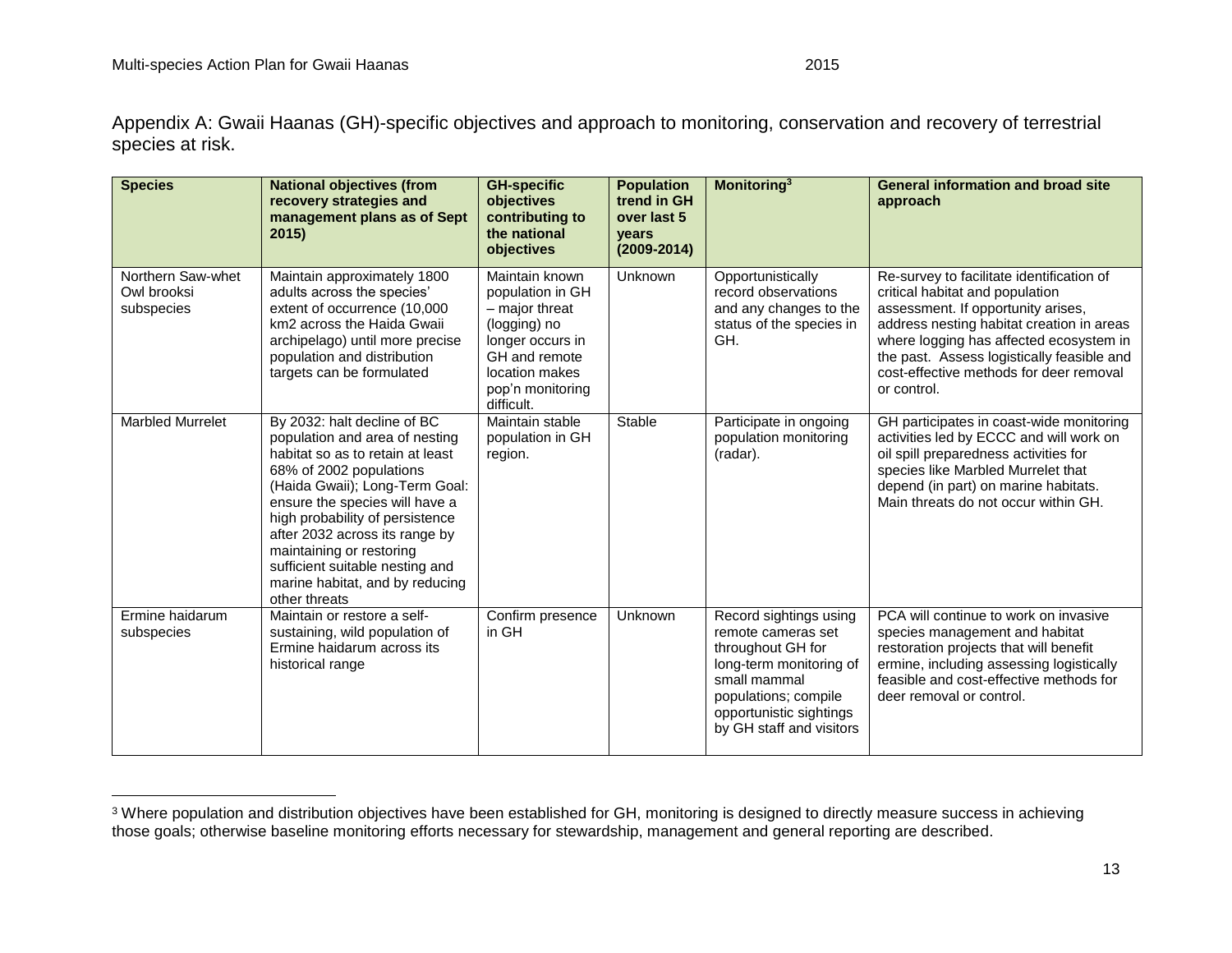| <b>Species</b>                           | <b>National objectives (from</b><br>recovery strategies and<br>management plans as of Sept<br>2015                                                                             | <b>GH-specific</b><br>objectives<br>contributing to<br>the national<br>objectives                                                                                                           | <b>Population</b><br>trend in GH<br>over last 5<br>years<br>$(2009 - 2014)$ | <b>Monitoring</b> <sup>3</sup>                                                                                                                                                | <b>General information and broad site</b><br>approach                                                                                                                                                                                                                                                                                                                                                                                                                                                                 |
|------------------------------------------|--------------------------------------------------------------------------------------------------------------------------------------------------------------------------------|---------------------------------------------------------------------------------------------------------------------------------------------------------------------------------------------|-----------------------------------------------------------------------------|-------------------------------------------------------------------------------------------------------------------------------------------------------------------------------|-----------------------------------------------------------------------------------------------------------------------------------------------------------------------------------------------------------------------------------------------------------------------------------------------------------------------------------------------------------------------------------------------------------------------------------------------------------------------------------------------------------------------|
| Northern Goshawk<br>laingi subspecies    | Maintain at least 58 home<br>ranges on Haida Gwaii                                                                                                                             | No GH-specific<br>objective<br>established                                                                                                                                                  | Unknown                                                                     | Monitor known<br>breeding sites at least<br>once every 5 years                                                                                                                | Monitor known breeding sites at Windy<br>Bay and Sandy Creek, plus do one<br>additional survey for new breeding sites<br>using habitat suitability models. Assess<br>methods for deer removal or control.                                                                                                                                                                                                                                                                                                             |
| Little Brown Myotis<br>and Keen's Myotis | Not Applicable (no recovery<br>document published yet on the<br><b>SAR Public Registry)</b>                                                                                    | Maintain<br>population at Hot<br>Spring Island<br>maternity colony                                                                                                                          | Stable at<br>one sentinel<br>site but<br>unknown<br>overall                 | Continue long-term<br>monitoring of maternity<br>colony at Hot Spring<br>Island                                                                                               | Obtain baseline data on GH bat<br>populations and work with partners on<br>implementing decontamination protocols<br>to keep White-nose Syndrome off Haida<br>Gwaii as long as possible.                                                                                                                                                                                                                                                                                                                              |
| <b>Ancient Murrelet</b>                  | Maintain or increase the current<br>breeding population in Canada<br>and augment the international<br>population numbers in<br>Canadian waters by reducing<br>at-sea mortality | Maintain<br>populations at<br>breeding sites<br>that never had<br>introduced<br>mammalian<br>predators and<br>increase<br>populations on<br>islands where<br>predators have<br>been removed | Stable<br>(slight<br>increase at 3<br>sentinel<br>sites in GH)              | Continue population<br>monitoring at sentinel<br>sites (Rankine, George<br>and Ramsay islands);<br>update seabird colony<br>status information                                | Monitor offshore islands for new non-<br>native mammal incursions/invasions. Do<br>outreach to prevent burrow trampling<br>and reduce disturbance and human-<br>facilitated incursion/invasion of rats.<br>Maintain/augment existing closures and<br>restrictions at sensitive nesting sites.<br>Evaluate and pursue invasive species<br>eradication and restoration of seabird<br>colonies. Oil spill preparedness. Update<br>colony and population status information<br>throughout GH in partnership with<br>ECCC. |
| Cassin's Auklet                          | Not Applicable (no recovery<br>document published yet on the<br><b>SAR Public Registry)</b>                                                                                    | Maintain<br>populations at<br>breeding sites<br>that never had<br>introduced<br>mammalian<br>predators and<br>increase<br>populations on<br>islands where<br>predators have<br>been removed | Stable                                                                      | Continue population<br>monitoring at sentinel<br>sites (Rankine, East<br>Copper, Ramsay and<br><b>SGang Gwaay</b><br>islands); update<br>seabird colony status<br>information | Monitor offshore islands for new non-<br>native mammal incursions/invasions. Do<br>outreach to prevent burrow trampling<br>and reduce disturbance and human-<br>facilitated incursion/invasion of rats.<br>Maintain/augment existing closures and<br>restrictions at sensitive nesting sites.<br>Evaluate and pursue invasive species<br>eradication and restoration of seabird<br>colonies. Oil spill preparedness. Update<br>colony and population status information<br>throughout GH in partnership with<br>ECCC. |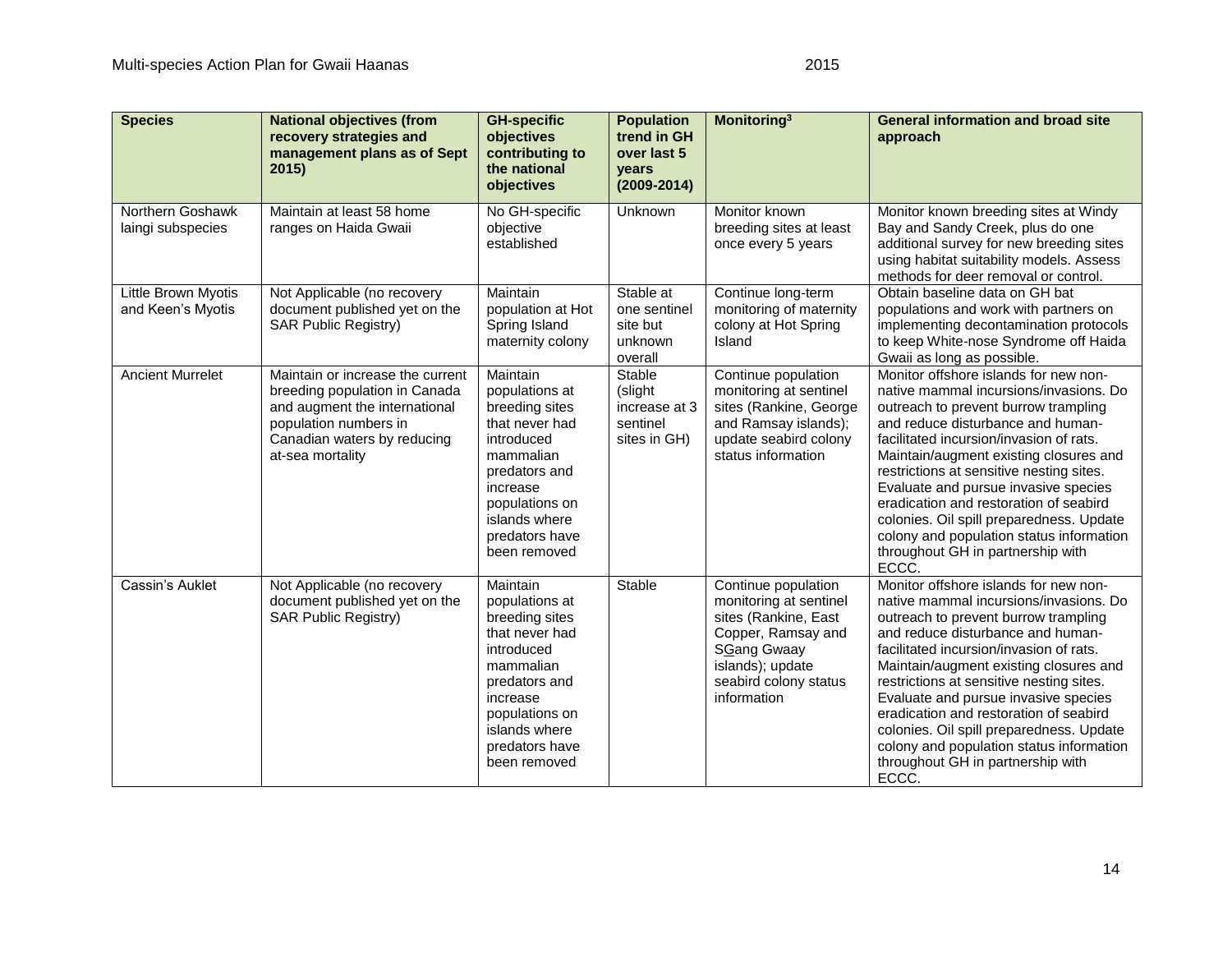| <b>Species</b>                                | <b>National objectives (from</b><br>recovery strategies and<br>management plans as of Sept<br>2015)                                                                                                    | <b>GH-specific</b><br>objectives<br>contributing to<br>the national<br>objectives                                                                               | <b>Population</b><br>trend in GH<br>over last 5<br>years<br>$(2009 - 2014)$ | <b>Monitoring</b> <sup>3</sup>                                                                                                                  | <b>General information and broad site</b><br>approach                                                                                                                                                                                                                                                                                                                                                                                                        |
|-----------------------------------------------|--------------------------------------------------------------------------------------------------------------------------------------------------------------------------------------------------------|-----------------------------------------------------------------------------------------------------------------------------------------------------------------|-----------------------------------------------------------------------------|-------------------------------------------------------------------------------------------------------------------------------------------------|--------------------------------------------------------------------------------------------------------------------------------------------------------------------------------------------------------------------------------------------------------------------------------------------------------------------------------------------------------------------------------------------------------------------------------------------------------------|
| Peregrine Falcon<br>pealei subspecies         | Maintain the population at a<br>minimum of 100 occupied<br>aeries and slowly increase the<br>population to numbers that are<br>closer to historical numbers<br>found in the early twentieth<br>century | Maintain<br>population in GH                                                                                                                                    | Stable or<br>slightly<br>increasing                                         | Monitor population<br>every 5 years in<br>collaboration with EC;<br>compile opportunistic<br>sightings of juveniles<br>by GH staff and visitors | Protect individuals in GH and participate<br>in long-term population monitoring with<br>ECCC and other partners. Evaluate and<br>pursue opportunities for eradication of<br>rats and other invasive species and<br>restoration of seabird colonies (PEFA<br>prey). Assess feasible and cost-effective<br>methods for deer removal or control.                                                                                                                |
| <b>Great Blue Heron</b><br>fannini subspecies | Ensure that all conservation<br>regions across coastal British<br>Columbia have stable or locally<br>increasing numbers of Pacific<br><b>Great Blue Herons</b>                                         | Ensure GH users<br>are aware of the<br>importance of not<br>disturbing<br>foraging birds and<br>the best practices<br>to avoid<br>disturbance                   | Unknown                                                                     | Compile opportunistic<br>sightings of juvenile<br>Great Blue Herons by<br>visitors and staff                                                    | Mine data to determine priority feeding<br>areas for education and outreach related<br>to boat disturbance. Update outreach<br>approaches as required, and work on oil<br>spill preparedness activities for species<br>like Great Blue Heron that depend (in<br>part) on marine habitats.                                                                                                                                                                    |
| <b>Western Toad</b>                           | Maintain self-sustaining<br>populations distributed<br>throughout the species' present<br>range in Canada                                                                                              | Maintain<br>occupancy at<br>known breeding<br>sites                                                                                                             | <b>Stable</b>                                                               | Perform annual<br>amphibian occupancy<br>monitoring                                                                                             | Confirm (via lab testing) absence of<br>chytrid fungus from Haida Gwaii and<br>collaborate with partners on<br>implementing decontamination protocols.<br>Assess and scope raccoon control<br>options.                                                                                                                                                                                                                                                       |
| Oldgrowth<br>Specklebelly Lichen              | Maintain all known extant<br>populations and any future<br>populations of Oldgrowth<br>Specklebelly that may be found<br>in British Columbia                                                           | No objectives<br>established: main<br>threats don't<br>occur in GH                                                                                              | Unknown                                                                     | Record incidental<br>observations                                                                                                               | Contribute to preparation of<br>management plan. Work with partners to<br>record incidental observations for the<br>time being and adjust management<br>approach if new populations are found.                                                                                                                                                                                                                                                               |
| occidentalis                                  | COSEWIC-assessed (not yet listed under SARA)<br>species: Barn Swallow, Haida Gwaii slug, Horned<br>Grebe Western population, Peacock Vinyl Lichen,<br>Red-necked Phalarope, and Western Bumble Bee     | No objectives<br>established: main<br>threats don't<br>occur in GH<br>and/or no<br>possible<br>management<br>actions that could<br>measurably<br>improve status | Unknown                                                                     | Record opportunistic<br>observations by GH<br>staff and visitors                                                                                | Contribute to preparation of recovery<br>documents and identification of critical<br>habitat. Protect individuals and critical<br>habitat on/in GH lands/waters. Oil spill<br>preparedness activities for species that<br>depend on coastal or marine habitats.<br>Assess methods for deer removal or<br>control. Work with partners to record<br>incidental observations and adjust<br>management approaches appropriately if<br>new populations are found. |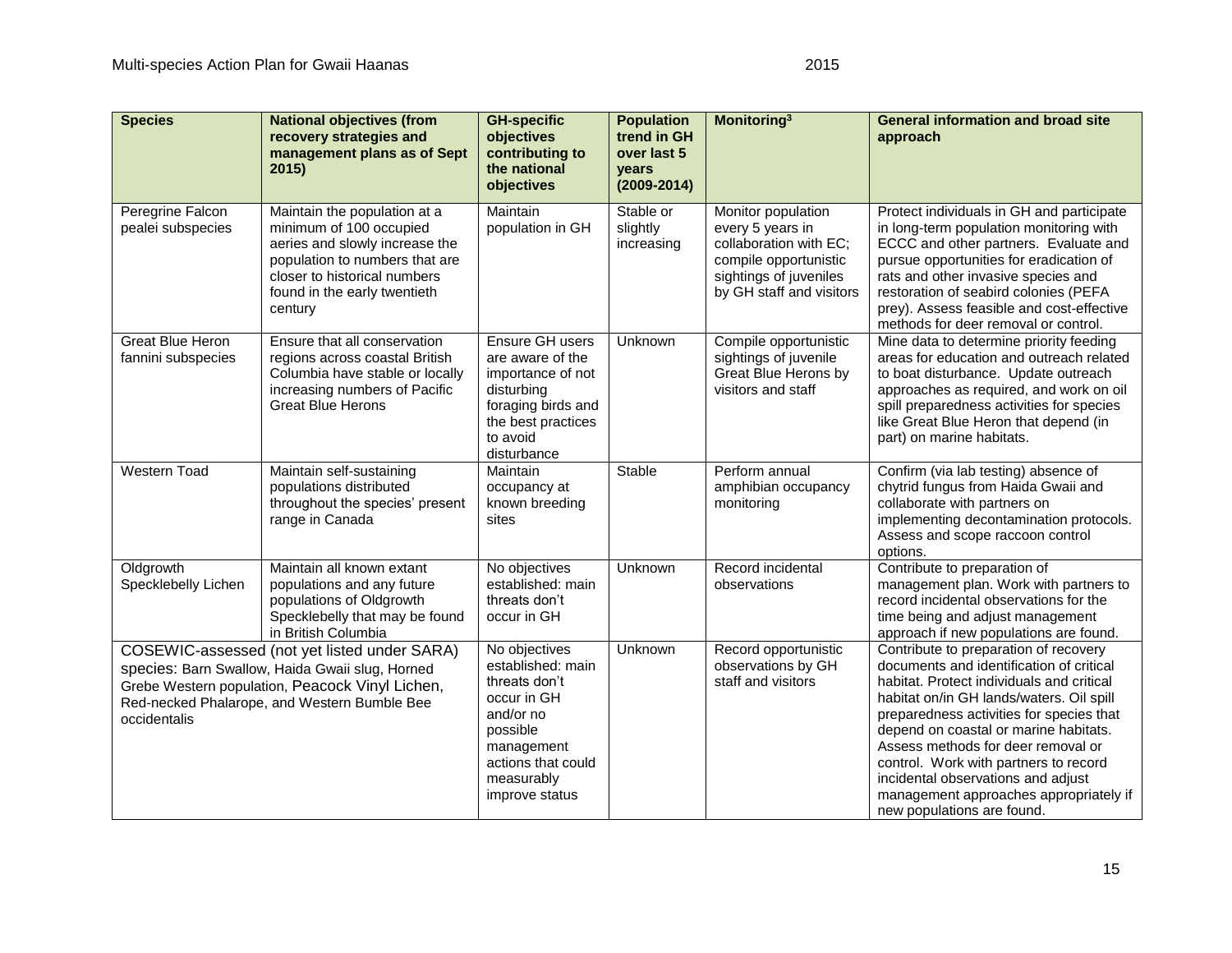Appendix B: Gwaii Haanas (GH)-specific interim objectives and approach to monitoring, conservation and recovery of marine species at risk. This is a partial action plan for the marine species and will be updated upon completion of the first integrated management plan for Gwaii Haanas including zoning.

<span id="page-22-0"></span>

| <b>Species</b>      | <b>National objectives (from recovery</b><br>strategies and management plans as<br>of Sept 2015)                                                                                                                                                                                                                                                                                                                                                                                                                                                                                                                                                                                                                                                                                                                | <b>GH-specific</b><br>objectives<br>contributing to the<br>national objectives | <b>Population</b><br>trend in GH<br>over last 5<br>years (2009-<br>2014) | Monitoring <sup>4</sup>                                                                                                                     | <b>General information and broad</b><br>site approach                                                                                                                                                                                                                                                                                                                                                                                                                                                                                                    |
|---------------------|-----------------------------------------------------------------------------------------------------------------------------------------------------------------------------------------------------------------------------------------------------------------------------------------------------------------------------------------------------------------------------------------------------------------------------------------------------------------------------------------------------------------------------------------------------------------------------------------------------------------------------------------------------------------------------------------------------------------------------------------------------------------------------------------------------------------|--------------------------------------------------------------------------------|--------------------------------------------------------------------------|---------------------------------------------------------------------------------------------------------------------------------------------|----------------------------------------------------------------------------------------------------------------------------------------------------------------------------------------------------------------------------------------------------------------------------------------------------------------------------------------------------------------------------------------------------------------------------------------------------------------------------------------------------------------------------------------------------------|
| Northern<br>Abalone | Immediate Goal (5 years): Halt the<br>decline of the existing wild northern<br>abalone population; Long-term Goal (30<br>years): Increase number and densities<br>of wild northern abalone to self-<br>sustaining levels in each biogeographic<br>zone of BC (incl Haida Gwaii)                                                                                                                                                                                                                                                                                                                                                                                                                                                                                                                                 | Maintain or increase<br>the Northern<br>Abalone population<br>in GH.           | Stable with<br>signs of<br>increase as<br>of 2012                        | Use monitoring data<br>collected by DFO and<br><b>Haida Fisheries</b><br>Program to estimate<br>population trends for<br>GH sentinel sites. | Provide support as required to DFO<br>and HFP Northern Abalone<br>monitoring program for populations<br>in GH waters. Outreach and<br>education for poaching prevention<br>etc. Scope kelp forest restoration.                                                                                                                                                                                                                                                                                                                                           |
| Rockfish.           | <b>Extirpated, Endangered and Threatened species:</b><br>Blue Whale Pacific population, Fin Whale Pacific<br>population, Humpback Whale north Pacific<br>population, Northeast Pacific Northern Resident Killer<br>Whale population, Northeast Pacific Transient Killer<br>Whale population, Leatherback Seaturtle, North<br>Pacific Right Whale, Northern Abalone, Pink-footed<br>Shearwater, Sei Whale Pacific population and Short-<br>tailed Albatross, Northeast Pacific Offshore Killer<br>Whale; Special Concern species: Black-footed<br>Albatross, Bluntnose Sixgill Shark, Green Sturgeon,<br>Eastern North Pacific Grey Whale, Pacific Harbour<br>Porpoise, Longspine Thornyhead, Rougheye/<br>Blackspotted Rockfish complex, Sea Otter, Steller<br>Sea Lion, Tope, Pacific Outside waters Yelloweye | No GH-specific<br>objectives<br>established:                                   | <b>Unknown</b>                                                           | Record opportunistic<br>observations by GH<br>staff and visitors for key<br>species                                                         | Oil spill preparedness activities.<br>Scope kelp forest restoration.<br>Conduct key threat monitoring.<br>Reduce human disturbance.<br>Outreach and engagement activities<br>for marine species. Continue work<br>with DFO, Council of the Haida<br>Nation, and partners to determine<br>zoning for the NMCAR waters and<br>prepare the first integrated Land,<br>Sea, People management plan.<br>Continue to contribute to recovery<br>docs and critical habitat ID in<br>NMCAR waters. Protect individuals<br>and critical habitat in NMCAR<br>waters. |

<sup>4</sup> Where population and distribution objectives have been established for GH, monitoring is designed to directly measure success in achieving those goals; otherwise baseline monitoring efforts necessary for stewardship, management and general reporting are described.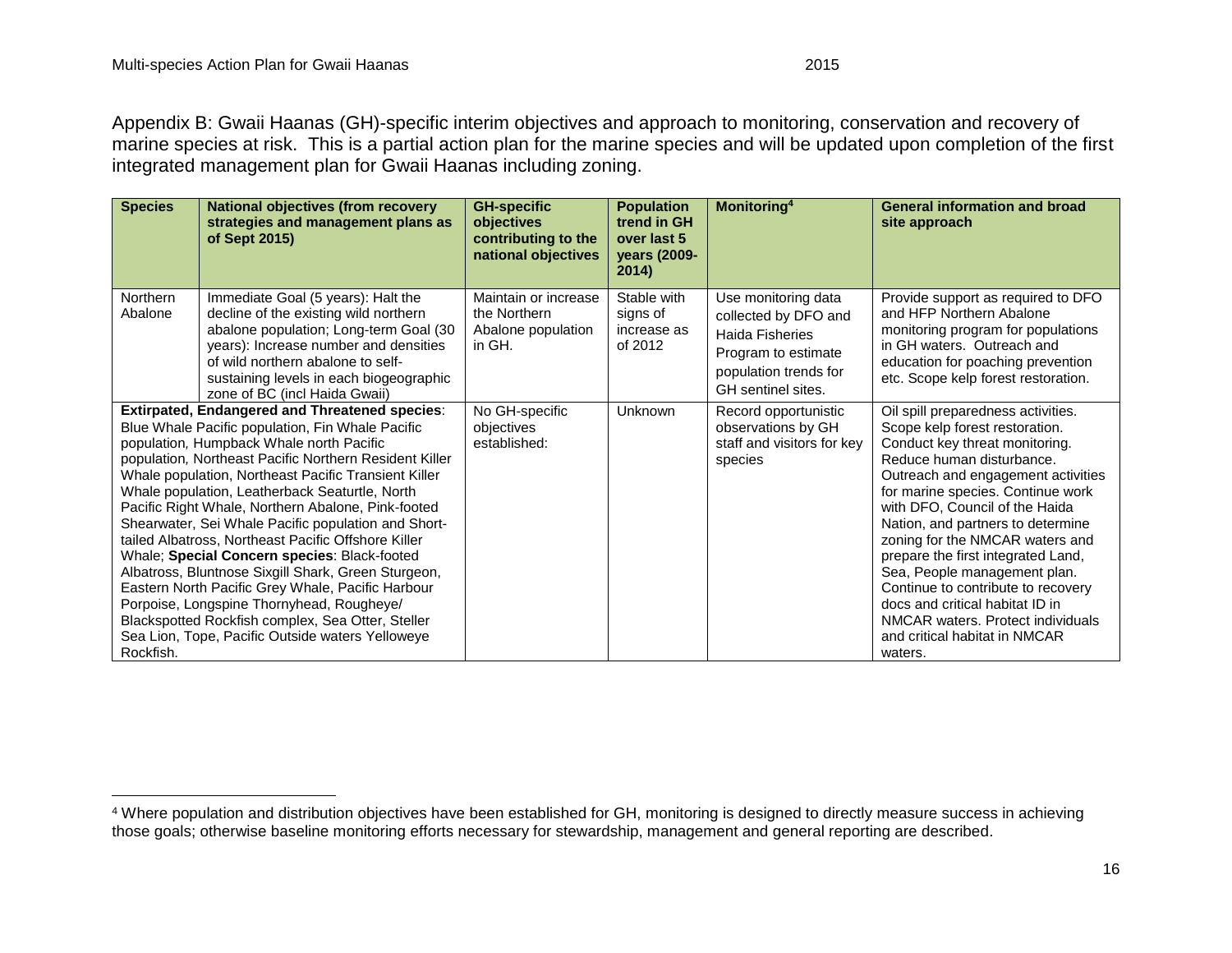Appendix C1: Terrestrial conservation and recovery measures that will be conducted by Gwaii Haanas (GH).

<span id="page-23-0"></span>

| <b>Species</b>                                                                                                                                          | <b>Mea</b><br>sure<br># | <b>Measure (Action)</b>                                                                                                                                                                                                                           | <b>Desired Outcome</b>                                                                                                                                                                                                 | Threat or conservation / recovery<br>measure addressed <sup>5</sup>                                                                                                                             | <b>Timeline</b>                                                                               |  |  |  |
|---------------------------------------------------------------------------------------------------------------------------------------------------------|-------------------------|---------------------------------------------------------------------------------------------------------------------------------------------------------------------------------------------------------------------------------------------------|------------------------------------------------------------------------------------------------------------------------------------------------------------------------------------------------------------------------|-------------------------------------------------------------------------------------------------------------------------------------------------------------------------------------------------|-----------------------------------------------------------------------------------------------|--|--|--|
| <b>RESTORATION AND PROTECTION</b>                                                                                                                       |                         |                                                                                                                                                                                                                                                   |                                                                                                                                                                                                                        |                                                                                                                                                                                                 |                                                                                               |  |  |  |
| Marbled Murrelet,<br>Ancient Murrelet.<br>Cassin's Auklet,<br>Great Blue Heron,<br>Peregrine Falcon,<br>Red-necked<br>Phalarope,<br><b>Horned Grebe</b> | (see<br>#14)            | Oil spill preparedness - planning,<br>prioritizing sensitive sites for<br>species at risk protection,<br>equipment acquisition and<br>deployment, staff training                                                                                  | GH is prepared for oil<br>spill emergencies                                                                                                                                                                            | Oil spills, pollution                                                                                                                                                                           | Some<br>aspects<br>ongoing,<br>others by<br>2020                                              |  |  |  |
| <b>INVASIVE SPECIES MANAGEMENT</b>                                                                                                                      |                         |                                                                                                                                                                                                                                                   |                                                                                                                                                                                                                        |                                                                                                                                                                                                 |                                                                                               |  |  |  |
| Ancient Murrelet,<br>Cassin's Auklet                                                                                                                    | $\overline{2}$          | Early detection and biosecurity<br>maintenance: use remote<br>cameras to monitor seabird<br>nesting colonies for new non-<br>native mammal incursions/<br>invasions (rats, racoons) so as to<br>implement removals before they<br>are established | Islands free of<br>introduced mammalian<br>predators remain<br>predator-free. Ancient<br>Murrelet and Cassin's<br>Auklet colonies on<br>treated islands are re-<br>established (if<br>extirpated) or are<br>increasing | Investigate and implement cost-<br>effective introduced predator<br>monitoring techniques to track predator<br>activity and ensure that predators are<br>not re-introduced in restored colonies | High<br>priority isls<br>every 3<br>years,<br>secondary<br>priority isls<br>every 5<br>years; |  |  |  |
| Ancient Murrelet,<br>Cassin's Auklet                                                                                                                    | 3                       | Prevent spread or incursion/re-<br>invasion of rats by engaging<br>visitors (through mandatory GH<br>visitor orientation and through<br>business licencing), boaters and<br>the fishing industry                                                  | Reduced risk of<br>incursion/re-invasion<br>or new introductions                                                                                                                                                       | Develop and distribute pro-active and<br>targeted educational material on the<br>risks of mammalian predator<br>introduction                                                                    | Ongoing                                                                                       |  |  |  |

<sup>&</sup>lt;sup>5</sup> From existing federal recovery strategies or, when not available, provincial recovery plans or COSEWIC reports.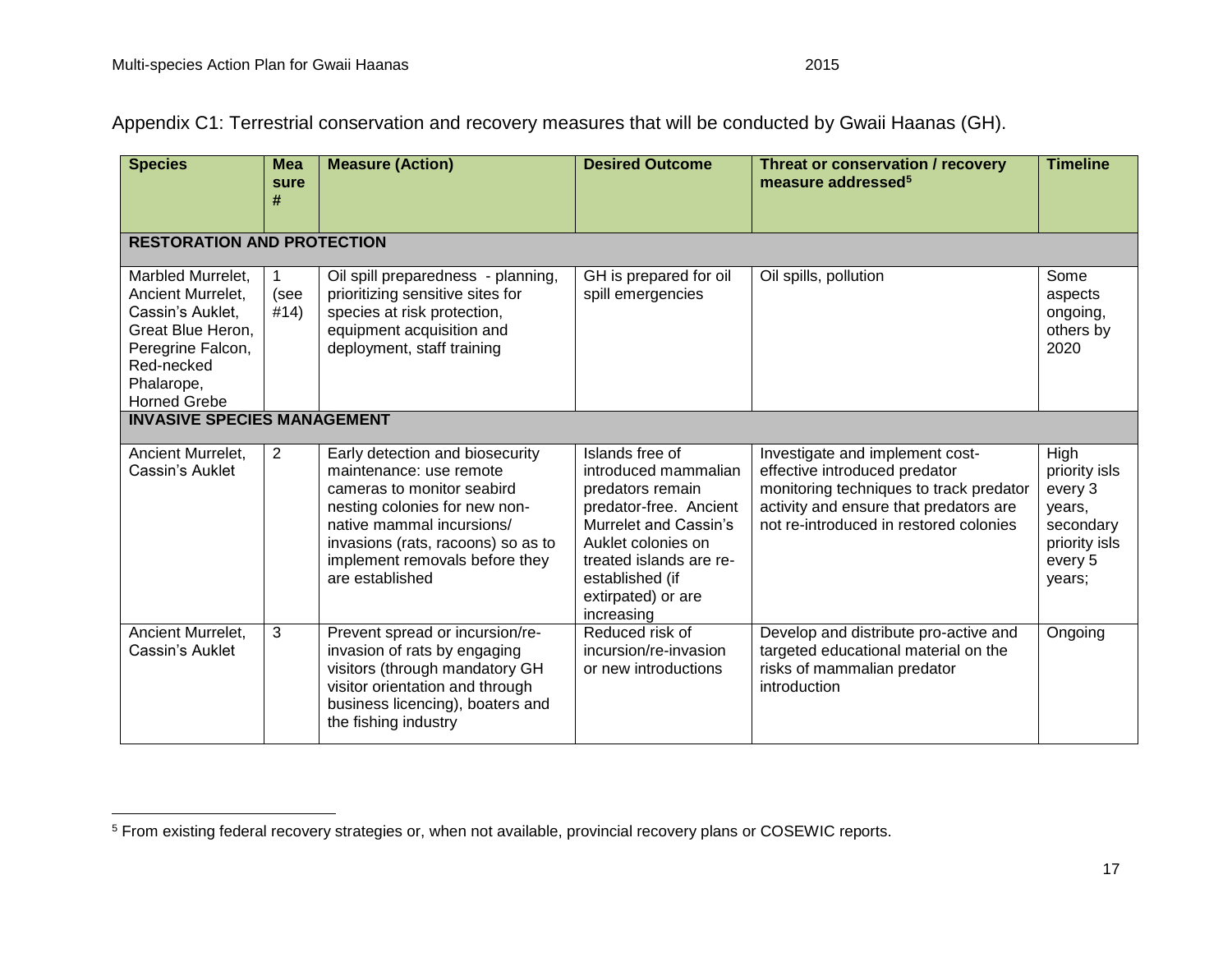| <b>Species</b>                       | <b>Mea</b><br>sure<br># | <b>Measure (Action)</b>                                                                                                                                                                            | <b>Desired Outcome</b>                                                                                                                                                                              | Threat or conservation / recovery<br>measure addressed <sup>5</sup>                                                                                                                                                                                                                                                               | <b>Timeline</b>                    |
|--------------------------------------|-------------------------|----------------------------------------------------------------------------------------------------------------------------------------------------------------------------------------------------|-----------------------------------------------------------------------------------------------------------------------------------------------------------------------------------------------------|-----------------------------------------------------------------------------------------------------------------------------------------------------------------------------------------------------------------------------------------------------------------------------------------------------------------------------------|------------------------------------|
| Ancient Murrelet,<br>Cassin's Auklet | 4                       | Update information on seabird<br>colony status on islands in GH to<br>guide conservation and recovery<br>action decisions                                                                          | A 30 year comparison<br>of colony status that<br>can support<br>evaluations of the<br>impacts of invasive<br>species and their<br>eradication and guide<br>placement of new<br>restoration projects | Establish baseline monitoring protocols<br>to assess population size and status at<br>each colony location (active and<br>historic); implement protocols to track<br>changes in the species' population and<br>distribution. Short term: attention<br>should be paid to large west coast<br>colonies (not re-surveyed since 1980s | Starting in<br>2016 and<br>ongoing |
|                                      |                         | <b>OUTREACH AND ENGAGEMENT TO INCREASE SAR PROTECTION</b>                                                                                                                                          |                                                                                                                                                                                                     |                                                                                                                                                                                                                                                                                                                                   |                                    |
| All species                          | 5                       | Develop citizen science<br>partnerships with interested tour<br>operators to collect survey /<br>inventory data on select species<br>(including species at risk and<br>introduced species)         | Data collected from<br>within GH, especially<br>information on threats,<br>abundance and<br>distribution                                                                                            | Support data collection efforts for all<br>species that require data on GH<br>populations for recovery and<br>management planning and monitoring                                                                                                                                                                                  | 2018                               |
| Ancient Murrelet,<br>Cassin's Auklet | 6                       | Outreach to prevent burrow<br>trampling and to mitigate at-sea<br>light disturbance to seabird<br>colonies during the breeding<br>season (mid-March to mid-June)                                   | Reduced disturbance<br>at seabird colonies<br>and lower probability<br>of burrows accidentally<br>destroyed                                                                                         | Human disturbance or harm;<br>develop and distribute pro-active and<br>targeted educational material on the<br>risks associated with nocturnal lights<br>near seabird colonies (both land based<br>structures and anchored vessels)                                                                                               | 2018                               |
| Ancient Murrelet,<br>Cassin's Auklet | $\overline{7}$          | Augment access restrictions at<br>high priority seabird colonies                                                                                                                                   | Reduced disturbance<br>during nesting season<br>and lower probability<br>of burrows accidentally<br>destroyed                                                                                       | Human disturbance or harm; ensure<br>that zoning and public land use<br>restrictions currently in place for<br>Ancient Murrelet colonies are actively<br>monitored and enforced                                                                                                                                                   | 2017                               |
| <b>Great Blue Heron</b>              | 8                       | Minimize human disturbance<br>around heron feeding grounds<br>through education and outreach<br>(through mandatory GH visitor<br>orientation and through business<br>licencing for tour operators) | Fewer reports of<br>disturbance events at<br><b>Great Blue Heron</b><br>foraging locations                                                                                                          | Human disturbance; educate the<br>general public on how to avoid<br>disturbance of herons                                                                                                                                                                                                                                         | 2016<br>onwards                    |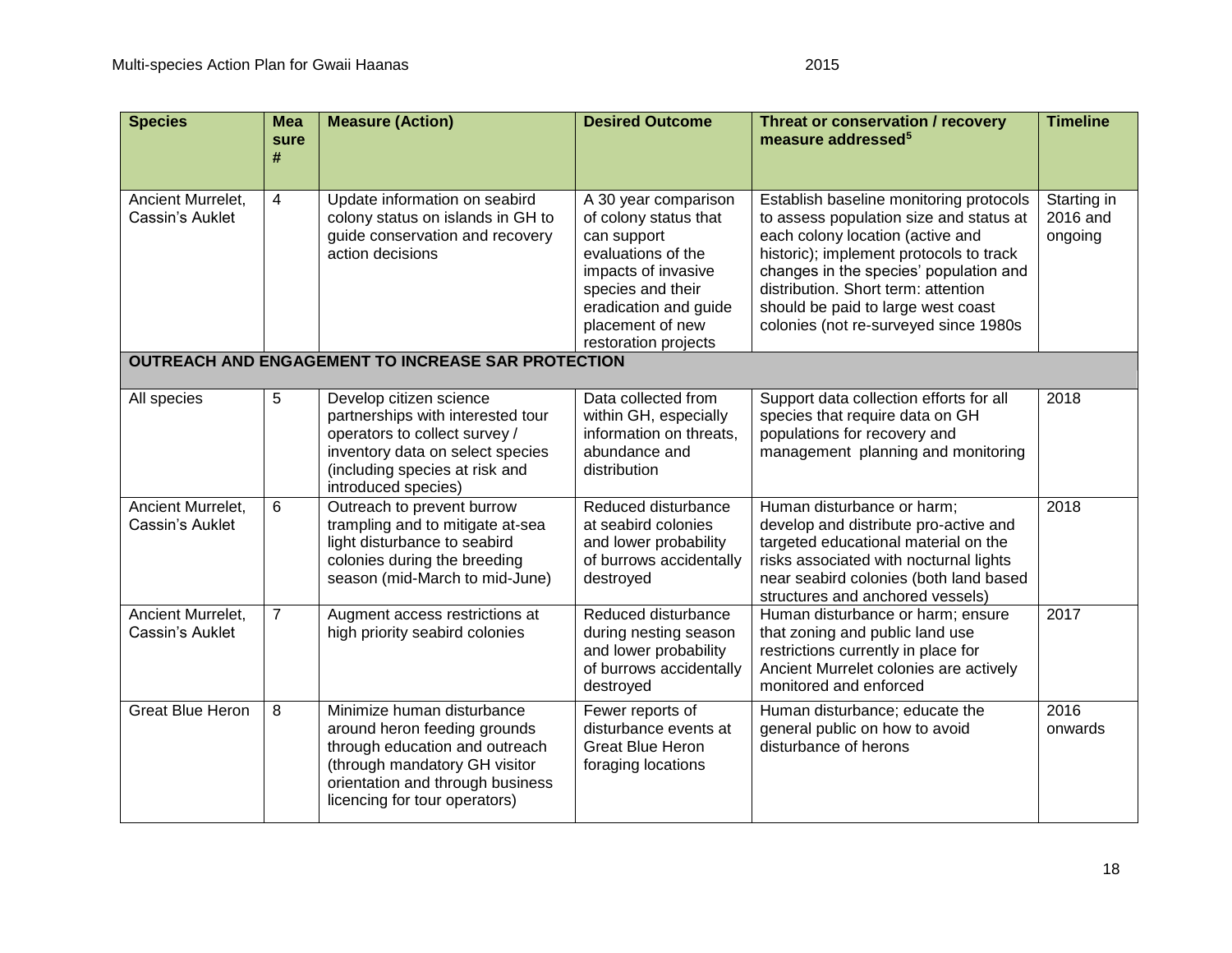| <b>Species</b>                                         | <b>Mea</b><br>sure<br># | <b>Measure (Action)</b>                                                                                                                                                                                                           | <b>Desired Outcome</b>                                                                                                                                                         | Threat or conservation / recovery<br>measure addressed <sup>5</sup>                                                                                                                        | <b>Timeline</b>                                                                                                  |
|--------------------------------------------------------|-------------------------|-----------------------------------------------------------------------------------------------------------------------------------------------------------------------------------------------------------------------------------|--------------------------------------------------------------------------------------------------------------------------------------------------------------------------------|--------------------------------------------------------------------------------------------------------------------------------------------------------------------------------------------|------------------------------------------------------------------------------------------------------------------|
| <b>WILDLIFE DISEASE MANAGEMENT</b>                     |                         |                                                                                                                                                                                                                                   |                                                                                                                                                                                |                                                                                                                                                                                            |                                                                                                                  |
| <b>Little Brown</b><br>Myotis, Keen's<br><b>Myotis</b> | 9                       | Work with partners to keep White-<br>nose Syndrome off Haida Gwaii<br>via outreach and implementation<br>of decontamination protocols                                                                                             | Prevent or slow the<br>arrival of White-nose<br>Syndrome to Haida<br>Gwaii                                                                                                     | White-nose Syndrome catastrophic<br>effects                                                                                                                                                | 2016<br>onwards                                                                                                  |
| <b>Little Brown</b><br>Myotis, Keen's<br><b>Myotis</b> | 10                      | Continue long-term monitoring of<br>maternity colony at Hot Spring Isl,<br>collect data on bat presence at<br>caves and old mine sites in GH,<br>and obtain baseline distribution<br>and relative abundance data on<br>bats in GH | Data on bat<br>distribution, relative<br>abundance and long-<br>term use of maternity<br>colony at Hot Spring<br>Isl is collated prior to<br>arrival of White-nose<br>Syndrome | White-nose Syndrome catastrophic<br>effects, disturbance of hibernating bats                                                                                                               | Ongoing<br>(maternity<br>colony),<br>collect<br>distribut'n &<br>relative<br>abundance<br>data 2016<br>& ongoing |
| <b>Western Toad</b>                                    | 11                      | Conduct lab testing to confirm<br>absence of chytrid fungus from<br>Haida Gwaii and assess need for<br>implementation of<br>decontamination protocols                                                                             | Chytrid fungus not<br>found on Haida Gwaii                                                                                                                                     | Control spread of disease and invasive<br>species among breeding sites;<br>establish hygiene protocols and<br>outreach for all those who work and<br>recreate in and around breeding sites | 2016                                                                                                             |
| <b>HABITAT MAPPING</b>                                 |                         |                                                                                                                                                                                                                                   |                                                                                                                                                                                |                                                                                                                                                                                            |                                                                                                                  |
| Northern Saw-<br>whet Owl                              | 12                      | Identify and map NSOW critical<br>habitat within GH and conduct a<br>population assessment                                                                                                                                        | Map of critical habitat<br>and population<br>estimate completed                                                                                                                | Identify additional critical habitat<br>(schedule of studies); ensure<br>population monitoring sufficient to<br>estimate population trends over the<br>long term                           | 2016                                                                                                             |
| Northern<br>Goshawk                                    | 13                      | Monitor known breeding sites and<br>conduct targeted field surveys to<br>locate additional breeding sites                                                                                                                         | Updated population<br>estimate for GH and<br>new breeding sites<br>identified                                                                                                  | Identification of critical habitat and<br>habitat requirements to meet<br>population goals                                                                                                 | 2016                                                                                                             |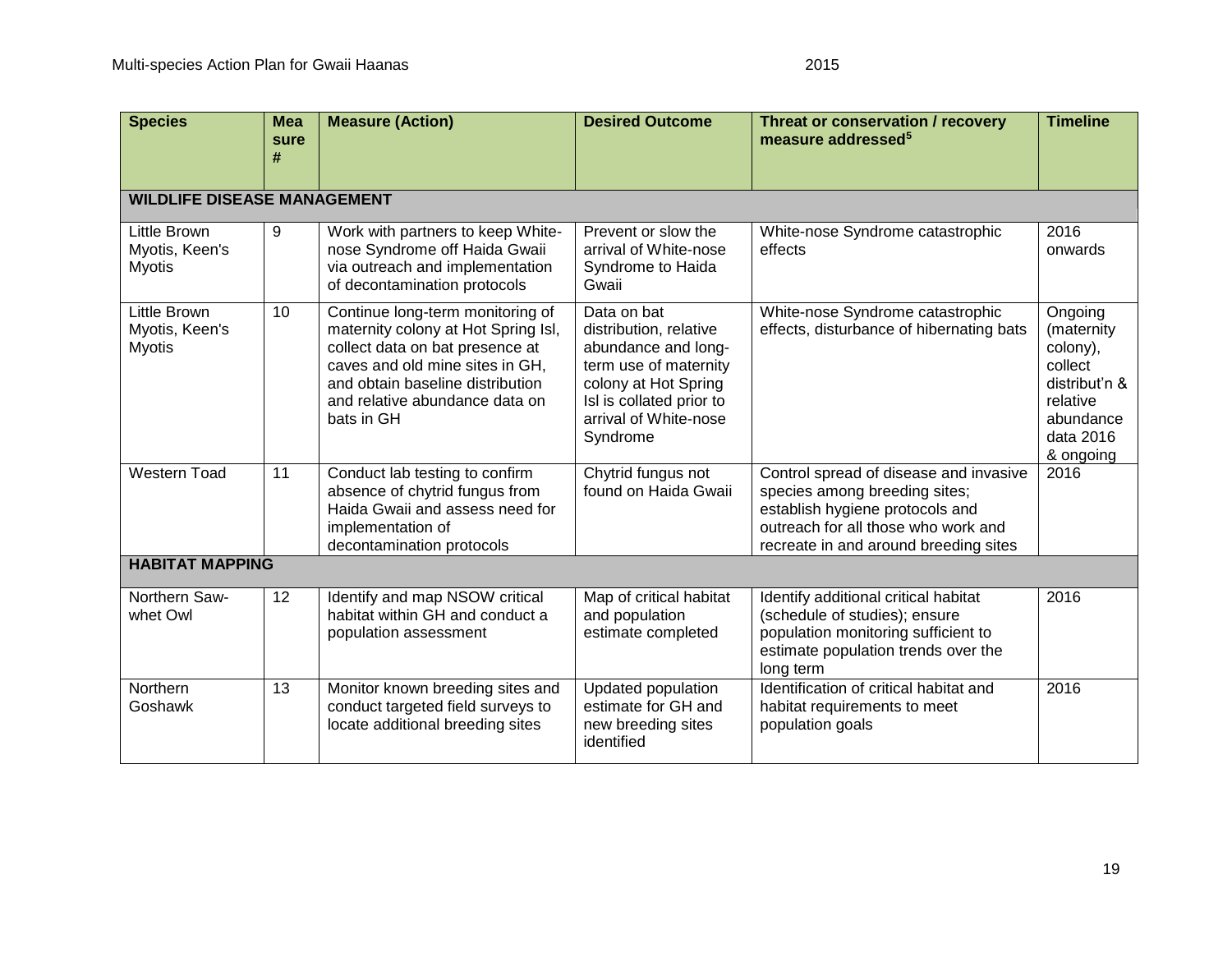Appendix C2: Marine conservation and recovery measures that will be conducted by Gwaii Haanas (GH).

| <b>Species</b>                                  | <b>Mea</b><br>sure<br>#           | <b>Measure (Action)</b>                                                                                                                                                                                                            | <b>Desired Outcome</b>                                                           | Threat or conservation / recovery<br>measure addressed <sup>6</sup>                                                                                                                                 | <b>Timeline</b>                                  |  |
|-------------------------------------------------|-----------------------------------|------------------------------------------------------------------------------------------------------------------------------------------------------------------------------------------------------------------------------------|----------------------------------------------------------------------------------|-----------------------------------------------------------------------------------------------------------------------------------------------------------------------------------------------------|--------------------------------------------------|--|
|                                                 | <b>RESTORATION AND PROTECTION</b> |                                                                                                                                                                                                                                    |                                                                                  |                                                                                                                                                                                                     |                                                  |  |
| All marine species                              | 14<br>(see<br>#1)                 | Oil spill preparedness - planning,<br>prioritizing sensitive sites for<br>species at risk protection,<br>equipment acquisition and<br>deployment, staff training                                                                   | GH is prepared for oil<br>spill emergencies                                      | Oil spills, pollution                                                                                                                                                                               | Some<br>aspects<br>ongoing,<br>others by<br>2020 |  |
| Northern Abalone                                | 15                                | Work with partners to explore<br>opportunities for kelp forest<br>restoration                                                                                                                                                      | Assessment made of<br>potential kelp forest<br>restoration project               | Promote abalone population rebuilding<br>initiatives in collaboration with First<br><b>Nations</b>                                                                                                  | 2018                                             |  |
| All marine<br>mammals                           | 16                                | Ensure all marine zoning is<br>reflected on electronic charts                                                                                                                                                                      | Zoning information<br>available to visitors to<br>improve compliance             | Ensure that disturbance from human<br>activities does not prevent recovery,<br>including disturbance from increasing<br>whale watch activity & disturbance or<br>injury in association with vessels | After<br>zoning of<br><b>NMCAR</b><br>completed  |  |
| OUTREACH AND ENGAGMENT IN MARINE SAR PROTECTION |                                   |                                                                                                                                                                                                                                    |                                                                                  |                                                                                                                                                                                                     |                                                  |  |
| Northern Abalone,<br>all marine species         | 17                                | Outreach & education: prevent<br>abalone poaching, participate in<br>Haida Gwaii Marine Stewardship<br>Group, include N. Abalone and<br>other species at risk in curriculum<br>for Mt Moresby Adventure Camp<br>student trip to GH | Decline in abalone<br>poaching, inclusion of<br>species at risk in<br>curriculum | Continue to raise awareness of the<br>plight of the abalone and the threats to<br>their survival; stop or discourage illegal<br>harvesting activities                                               | 2016<br>onwards<br>and<br>ongoing                |  |

 $^6$  From existing federal recovery strategies or, when not available, provincial recovery plans or COSEWIC reports.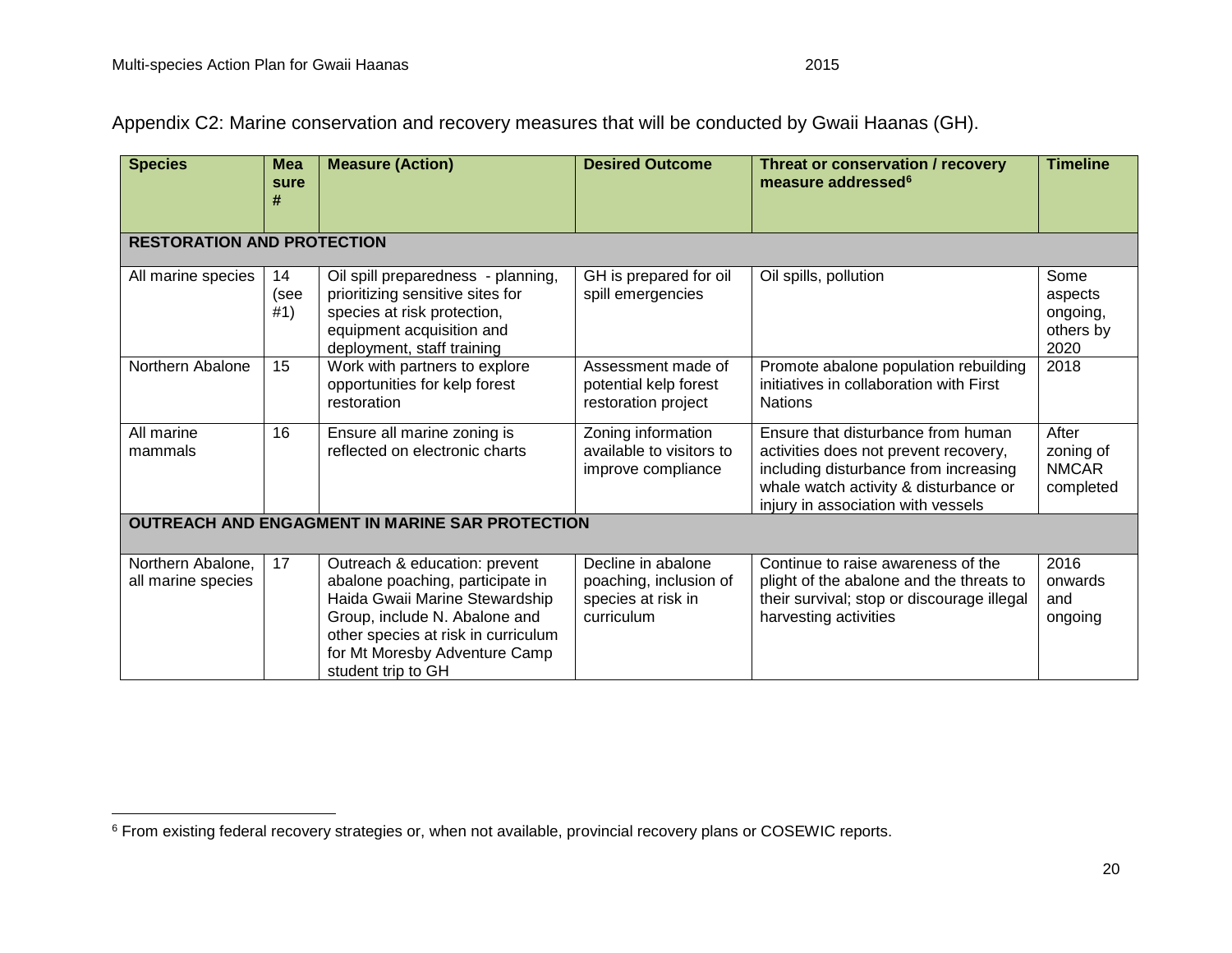| <b>Species</b>           | <b>Mea</b><br>sure<br># | <b>Measure (Action)</b>                                                                                                                                                                      | <b>Desired Outcome</b>                                                                               | Threat or conservation / recovery<br>measure addressed <sup>6</sup>                                                                                                                                                                                     | <b>Timeline</b> |  |
|--------------------------|-------------------------|----------------------------------------------------------------------------------------------------------------------------------------------------------------------------------------------|------------------------------------------------------------------------------------------------------|---------------------------------------------------------------------------------------------------------------------------------------------------------------------------------------------------------------------------------------------------------|-----------------|--|
| All marine<br>mammals    | 18                      | Minimize disturbance to marine<br>mammals from visitor boats by<br>promoting compliance with Whale<br>Watching Guidelines through<br>mandatory visitor orientation and<br>business licencing | Reduced disturbance<br>of marine mammals                                                             | Ensure that disturbance from human<br>activities does not prevent recovery,<br>including disturbance from increasing<br>whale watch activity, disturbance or<br>injury in association with vessels,<br>anthropogenic noise in the marine<br>environment | Ongoing         |  |
| All marine<br>Mammals    | 19                      | Scope the concept of a "Quiet Sea<br>Reserve" designation for GH                                                                                                                             | The quiet soundscape<br>in the NMCAR is<br>maintained or<br>improved                                 | Ensure that disturbance from human<br>activities does not prevent recovery,<br>including anthropogenic noise in the<br>marine environment (chronic and<br>acute)                                                                                        | 2020            |  |
| <b>THREAT ASSESSMENT</b> |                         |                                                                                                                                                                                              |                                                                                                      |                                                                                                                                                                                                                                                         |                 |  |
| All marine species       | 20                      | Develop a baseline and conduct<br>on-going monitoring of key threats<br>to marine species (e.g., ocean<br>temperature, noise) to inform a<br>long-term monitoring program for<br>the NMCAR   | Trend information<br>collected for key<br>threats and available<br>for decision-making<br>and action | Evaluating progress for all<br>conservation and recovery efforts in<br><b>GH</b>                                                                                                                                                                        | 2020            |  |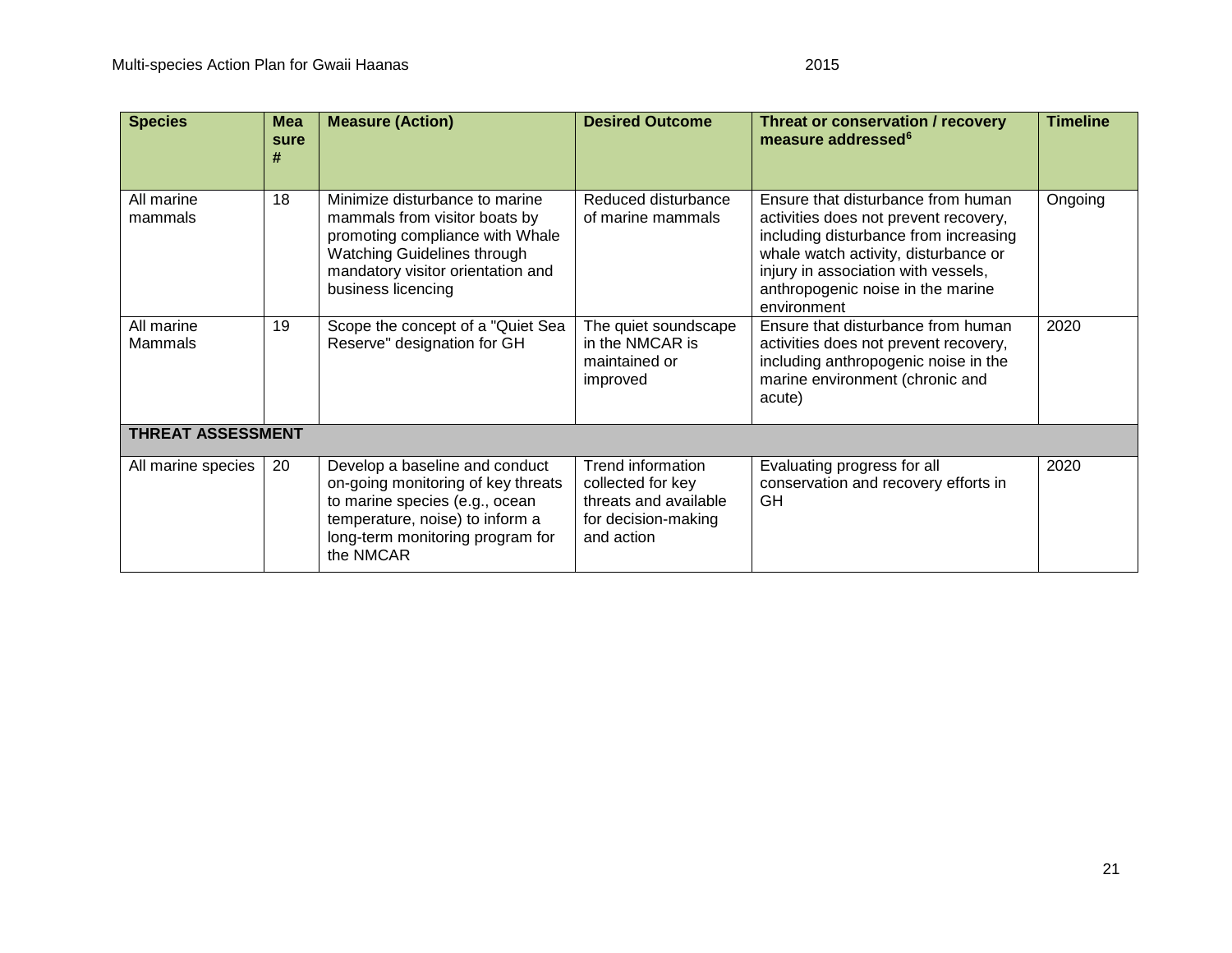Appendix D1: Other terrestrial conservation and recovery measures that will be encouraged through partnerships or when additional resources become available.

<span id="page-28-0"></span>

| <b>Species</b>                       | <b>Mea</b><br>sure<br># | <b>Measure (Action)</b>                                                                                                                                                                                                                         | <b>Desired Outcome</b>                                                                                                                | Threat or conservation / recovery<br>action addressed <sup>7</sup>                                                                                                                             |  |
|--------------------------------------|-------------------------|-------------------------------------------------------------------------------------------------------------------------------------------------------------------------------------------------------------------------------------------------|---------------------------------------------------------------------------------------------------------------------------------------|------------------------------------------------------------------------------------------------------------------------------------------------------------------------------------------------|--|
| <b>INVASIVE SPECIES MANAGEMENT</b>   |                         |                                                                                                                                                                                                                                                 |                                                                                                                                       |                                                                                                                                                                                                |  |
| Ancient Murrelet,<br>Cassin's Auklet | 21                      | Investigate the feasibility and test the<br>use of sniffer dogs for early detection<br>of invasive mammals and ongoing<br>biosecurity maintenance at nesting<br>seabird colonies                                                                | Evaluation of sniffer dogs as<br>a tool for early detection of<br>invasive species                                                    | Investigate and implement cost-effective<br>introduced predator monitoring techniques<br>to track predator activity and ensure that<br>predators are not re-introduced in<br>restored colonies |  |
| Ancient Murrelet,<br>Cassin's Auklet | 22                      | Rat genetics analysis to examine<br>movement patterns and assess rat<br>incursion/re-invasion potential on<br>islands identified for eradication                                                                                                | Rat dispersal risk estimated<br>to prioritize restoration<br>locations                                                                | Prioritize and implement predator<br>eradication projects at Ancient Murrelet<br>colonies                                                                                                      |  |
| Ancient Murrelet,<br>Cassin's Auklet | 23                      | Remove non-native rats from smaller<br>technically feasible islands (Kunga and<br>Titul, Tanu, Huxley, Shuttle)                                                                                                                                 | Additional rat-free islands to<br>improve seabird breeding<br>success, other ecological<br>impacts, and biosecurity                   | Prioritize and implement predator<br>eradication projects at Ancient Murrelet<br>colonies                                                                                                      |  |
| Ancient Murrelet,<br>Cassin's Auklet | 24                      | Operational planning to remove non-<br>native rats from Kunghit (a very large,<br>biologically significant seabird colony<br>island) and associated islets, but only<br>pursue if genetics analysis (ongoing)<br>indicates low re-invasion risk | An additional significant<br>seabird colony island rat-free<br>to improve seabird breeding<br>success and other ecological<br>impacts | Prioritize and implement predator<br>eradication projects at Ancient Murrelet<br>colonies                                                                                                      |  |
| Ancient Murrelet,<br>Cassin's Auklet | 25                      | Facilitate seabird re-colonization using<br>active restoration techniques such as<br>call-playback                                                                                                                                              | Increase number of breeding<br>seabirds on islands where<br>rats have been eradicated                                                 | Maintain or increase the current breeding<br>population; conduct further research on<br>attraction and retention of prospecting<br>adults at vacant breeding colonies using<br>social cues     |  |

 $\overline{a}$ <sup>7</sup> From existing federal recovery strategies or, when not available, provincial recovery plans or COSEWIC reports.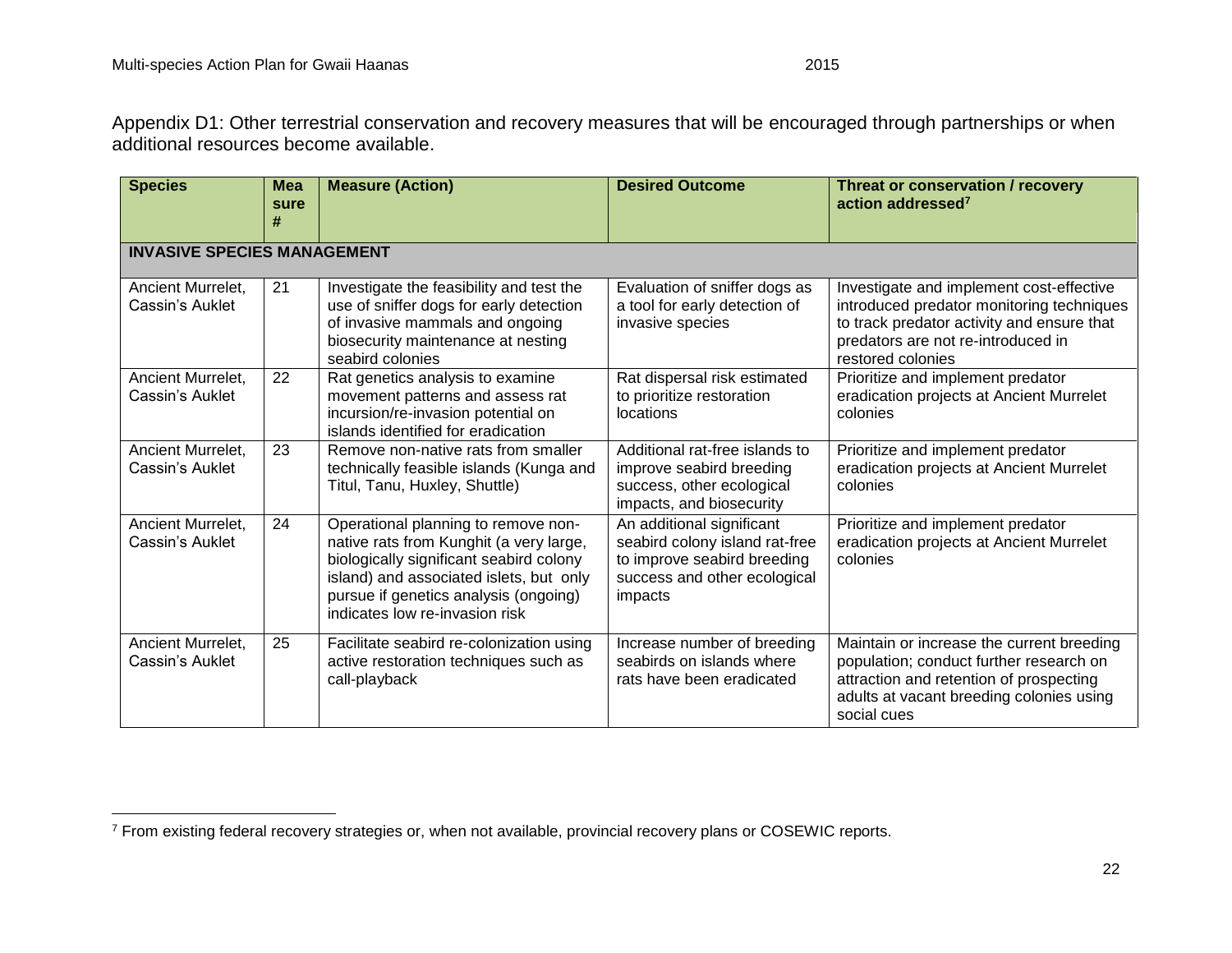| <b>Species</b>                                                                                                                                  | <b>Mea</b><br>sure<br># | <b>Measure (Action)</b>                                                                                                         | <b>Desired Outcome</b>                                                              | Threat or conservation / recovery<br>action addressed <sup>7</sup>                                                                                                                                                            |  |
|-------------------------------------------------------------------------------------------------------------------------------------------------|-------------------------|---------------------------------------------------------------------------------------------------------------------------------|-------------------------------------------------------------------------------------|-------------------------------------------------------------------------------------------------------------------------------------------------------------------------------------------------------------------------------|--|
| Ancient Murrelet,<br>Cassin's Auklet,<br>Western Toad                                                                                           | 26                      | Investigate logistically feasible and<br>economical raccoon control methods to<br>protect seabird colonies and Western<br>Toads | Methods evaluated for<br>decision-making on future<br>raccoon management<br>actions | Prioritize and implement predator<br>eradication projects at Ancient Murrelet<br>colonies throughout the Canadian<br>breeding range; increased abundance of<br>predators such as raccoons are a threat<br>to the Western Toad |  |
| Barn Swallow, GB<br>Heron, Haida<br>Ermine, HG slug,<br>Keen's Myotis,<br>Little Brn Myotis,<br>N Goshawk, N<br>Saw-whet Owl,<br>West Bumblebee | 27                      | Assess logistically feasible and cost-<br>effective methods for deer removal or<br>control on a landscape level scale.          | Methods evaluated for<br>decision-making on future<br>deer management actions       | Introduced mammalian predators; habitat<br>changes brought about by introduced<br>species; introduced species effects on<br>prey availability                                                                                 |  |
| <b>HABITAT RESTORATION</b>                                                                                                                      |                         |                                                                                                                                 |                                                                                     |                                                                                                                                                                                                                               |  |
| Northern Saw-<br>whet Owl                                                                                                                       | 28                      | Create NSOW nesting habitat in<br>second growth forest areas (Lyell,<br>Huxley, Murchison, Faraday) through<br>snag creation    | Snags (nesting habitat)<br>created in previously logged<br>areas of GH              | Habitat loss or degradation; investigate<br>the feasibility of stand level forest<br>restoration                                                                                                                              |  |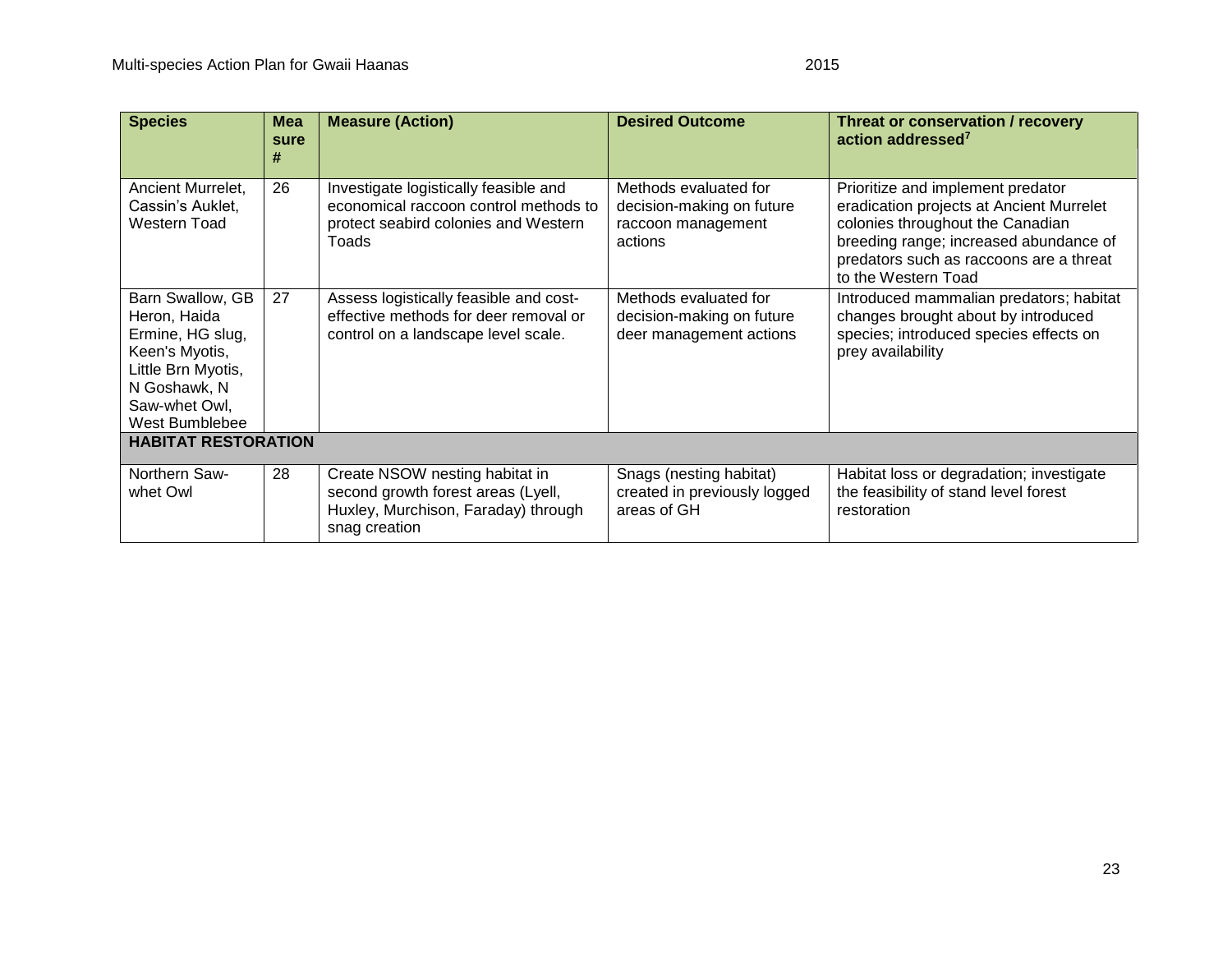Appendix D2: Other marine conservation and recovery measures that will be encouraged through partnerships or when additional resources become available.

<span id="page-30-0"></span>

| <b>Species</b>           | <b>Mea</b><br>sure | <b>Measure</b>                                                                                                                      | <b>Desired Outcome</b>                                                                        | Threat or conservation / recovery<br>action addressed <sup>8</sup>                      |  |  |
|--------------------------|--------------------|-------------------------------------------------------------------------------------------------------------------------------------|-----------------------------------------------------------------------------------------------|-----------------------------------------------------------------------------------------|--|--|
| <b>THREAT ASSESSMENT</b> |                    |                                                                                                                                     |                                                                                               |                                                                                         |  |  |
| Northern Abalone         | 29                 | Conduct research into intertidal/shallow<br>sub-tidal predation risk to Northern<br>Abalone from native and non-native<br>predators | An understanding of the<br>relative impacts to Abalone<br>populations of certain<br>predators | Research to improve understanding of<br>abalone recruitment and species<br>interactions |  |  |

<sup>8</sup> From existing federal recovery strategies or, when not available, provincial recovery plans or COSEWIC reports.